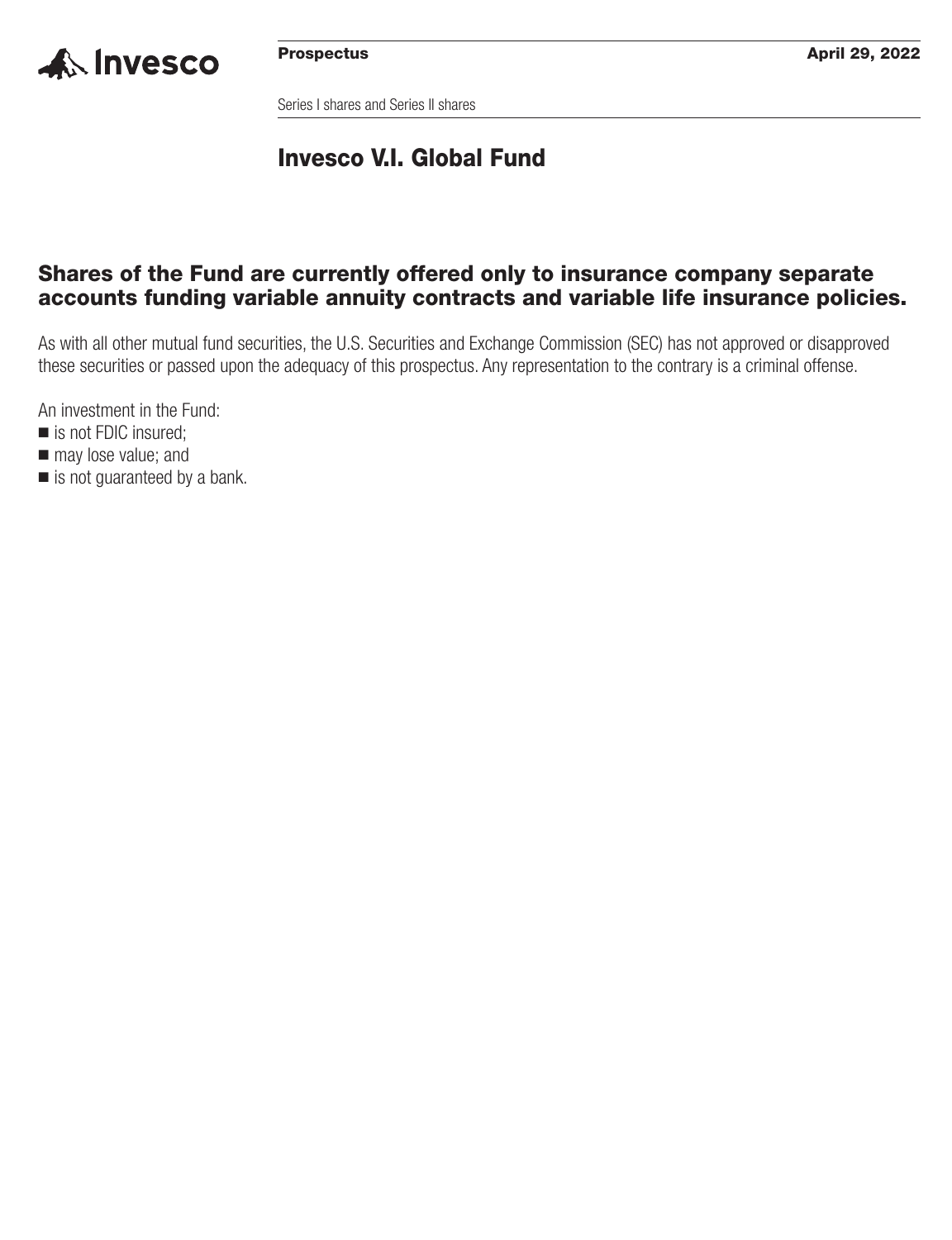## **Table of Contents**

| <b>Fund Summary</b>                                                                |                   |
|------------------------------------------------------------------------------------|-------------------|
| <b>Investment Objective(s), Strategies,</b><br><b>Risks and Portfolio Holdings</b> | 4                 |
| <b>Fund Management</b>                                                             | 8                 |
| The Adviser(s)                                                                     | 8                 |
| <b>Adviser Compensation</b>                                                        | 8                 |
| Portfolio Manager                                                                  | 8                 |
| <b>Other Information</b>                                                           | 9                 |
| Purchase and Redemption of Shares                                                  | 9                 |
| Excessive Short-Term Trading Activity Disclosure                                   | 9                 |
| <b>Pricing of Shares</b>                                                           | 10                |
| Taxes                                                                              | 11                |
| Dividends and Distributions                                                        | 11                |
| <b>Share Classes</b>                                                               | 11                |
| Distribution Plan                                                                  | 11                |
| Payments to Insurance Companies                                                    | 11                |
| <b>Financial Highlights</b>                                                        | 13                |
| <b>Obtaining Additional Information</b>                                            | <b>Back Cover</b> |

Shares of the Fund are used as investment vehicles for variable annuity contracts and variable life insurance policies (variable products) issued by certain insurance companies, and funds of funds. You cannot purchase shares of the Fund directly. As an owner of a variable product (variable product owner) that offers the Fund as an investment option,

however, you may allocate your variable product values to a separate account of the insurance company that invests in shares of the Fund.

Your variable product is offered through its own prospectus, which contains information about your variable product, including how to purchase the variable product and how to allocate variable product values to the Fund.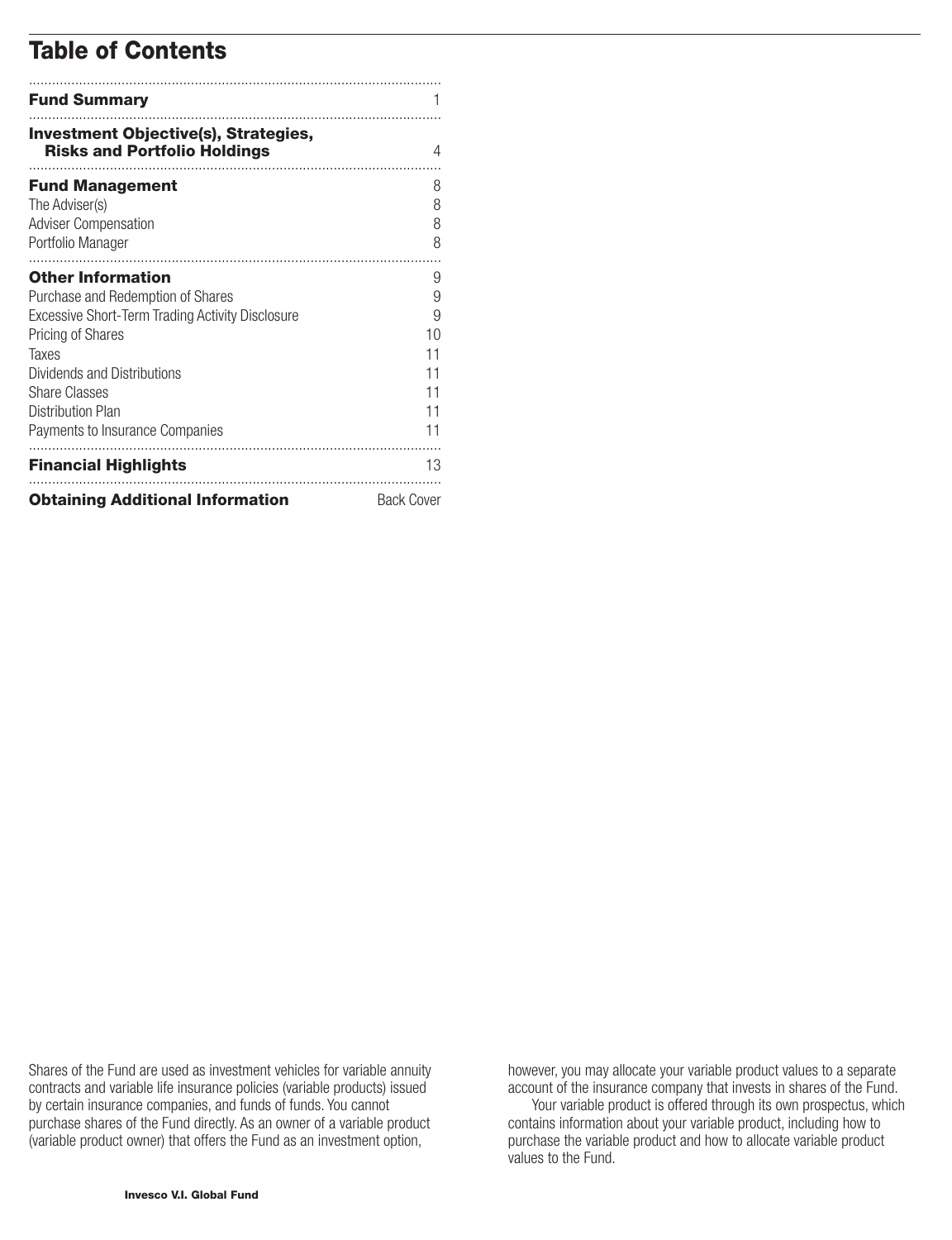## <span id="page-2-0"></span>**Fund Summary**

## **Investment Objective(s)**

The Fund's investment objective is to seek capital appreciation.

#### **Fees and Expenses of the Fund**

This table describes the fees and expenses that are incurred, directly or indirectly, when a variable product owner buys, holds, or redeems interest in an insurance company separate account that invests in the Series I shares or Series II shares of the Fund but does not represent the effect of any fees or other expenses assessed in connection with your variable product, and if it did, expenses would be higher.

**Shareholder Fees** (fees paid directly from your investment)

|                                                                                                                                   |             | Series I shares Series II shares |
|-----------------------------------------------------------------------------------------------------------------------------------|-------------|----------------------------------|
| Maximum Sales Charge (Load) Imposed on Purchases<br>(as a percentage of offering price)                                           | <b>None</b> | None                             |
| Maximum Deferred Sales Charge (Load) (as a<br>percentage of original purchase price or redemption<br>proceeds, whichever is less) | <b>None</b> | None                             |

**Annual Fund Operating Expenses** (expenses that you pay each year as a percentage of the value of your investment)

|                                             |       | Series I shares Series II shares |
|---------------------------------------------|-------|----------------------------------|
| <b>Management Fees</b>                      | በ 62% | በ 62%                            |
| Distribution and/or Service (12b-1) Fees    | None  | በ 25                             |
| Other Expenses                              | በ 16  | ገ 16                             |
| <b>Total Annual Fund Operating Expenses</b> | O 78  |                                  |

**Example.** This Example is intended to help you compare the cost of investing in the Fund with the cost of investing in other mutual funds.

This Example does not represent the effect of any fees or expenses assessed in connection with your variable product, and if it did, expenses would be higher.

The Example assumes that you invest \$10,000 in the Fund for the time periods indicated and then redeem all of your shares at the end of those periods. The Example also assumes that your investment has a 5% return each year and that the Fund's operating expenses remain the same.

Although your actual costs may be higher or lower, based on these assumptions, your costs would be:

|                  | 1 Year | 3 Years | 5 Years | <b>10 Years</b> |
|------------------|--------|---------|---------|-----------------|
| Series I shares  | \$80   | \$249   | \$433   | 966<br>S        |
| Series II shares | \$105  | \$328   | \$569   | \$1.259         |

**Portfolio Turnover.** The Fund pays transaction costs, such as commissions, when it buys and sells securities (or "turns over" its portfolio). A higher portfolio turnover rate may indicate higher transaction costs. These costs, which are not reflected in annual fund operating expenses or in the Example, affect the Fund's performance. During the most recent fiscal year, the Fund's portfolio turnover rate was 7% of the average value of its portfolio.

## **Principal Investment Strategies of the Fund**

The Fund invests mainly in common stock of U.S. and foreign companies. The Fund can invest without limit in foreign securities and can invest in any country, including countries with developing or emerging markets. However, the Fund currently emphasizes its investments in developed markets such as the United States, Western European countries and Japan. The Fund does not limit its investments to companies in a particular capitalization range, but primarily invests in mid- and large-cap companies.

In addition to common stocks, the Fund can invest in preferred stocks.

The Fund normally will invest in at least three different countries (one of which may be the United States). Typically, the Fund invests in a number of

different countries. The Fund is not required to allocate its investments in any set percentages in any particular countries.

The portfolio manager primarily looks for quality companies, regardless of domicile, that have sustainable growth. This investment approach combines a thematic approach to idea generation with bottom-up, fundamental company analysis. The portfolio manager seeks to identify secular changes in the world and looks for pockets of durable change that he believes will drive global growth for the next decade. These large scale structural themes are referred to collectively as MANTRA<sup>®</sup>: Mass Affluence, New Technology, Restructuring, and Aging. The portfolio manager does not target a fixed allocation with regard to any particular theme, and may choose to focus on various sub-themes within each theme. Within each sub-theme, the portfolio manager employs fundamental company analysis to select investments for the Fund's portfolio. The economic characteristics sought include a combination of high return on invested capital, good cash flow characteristics, high barriers to entry, dominant market share, a strong competitive position, talented management, and balance sheet strength that the portfolio manager believes will enable the company to fund its own growth. These criteria may vary. The portfolio manager also considers how industry dynamics, market trends and general economic conditions may affect a company's earnings outlook.

The portfolio manager has a long-term investment horizon of typically three to five years. The portfolio manager also has a contrarian buy discipline; he buys high quality companies that fit the investment criteria when valuations underestimate long-term earnings potential. For example, a company's stock price may dislocate from its fundamental outlook due to a short-term earnings glitch or negative, short-term market sentiment, which can give rise to an investment opportunity. The portfolio manager monitors individual issuers for changes in earnings potential or other effects of changing market conditions that may trigger a decision to sell a security, but do not require a decision to do so.

### **Principal Risks of Investing in the Fund**

As with any mutual fund investment, loss of money is a risk of investing. An investment in the Fund is not a deposit in a bank and is not insured or guaranteed by the Federal Deposit Insurance Corporation or any other governmental agency. The risks associated with an investment in the Fund can increase during times of significant market volatility. The principal risks of investing in the Fund are:

*Market Risk.* The market values of the Fund's investments, and therefore the value of the Fund's shares, will go up and down, sometimes rapidly or unpredictably. Market risk may affect a single issuer, industry or section of the economy, or it may affect the market as a whole. The value of the Fund's investments may go up or down due to general market conditions that are not specifically related to the particular issuer, such as real or perceived adverse economic conditions, changes in the general outlook for revenues or corporate earnings, changes in interest or currency rates, regional or global instability, natural or environmental disasters, widespread disease or other public health issues, war, military conflict, acts of terrorism or adverse investor sentiment generally. During a general downturn in the financial markets, multiple asset classes may decline in value. When markets perform well, there can be no assurance that specific investments held by the Fund will rise in value.

*Investing in Stocks Risk.* The value of the Fund's portfolio may be affected by changes in the stock markets. Stock markets may experience significant short-term volatility and may fall or rise sharply at times. Adverse events in any part of the equity or fixed-income markets may have unexpected negative effects on other market segments. Different stock markets may behave differently from each other and U.S. stock markets may move in the opposite direction from one or more foreign stock markets.

The prices of individual stocks generally do not all move in the same direction at the same time. However, individual stock prices tend to go up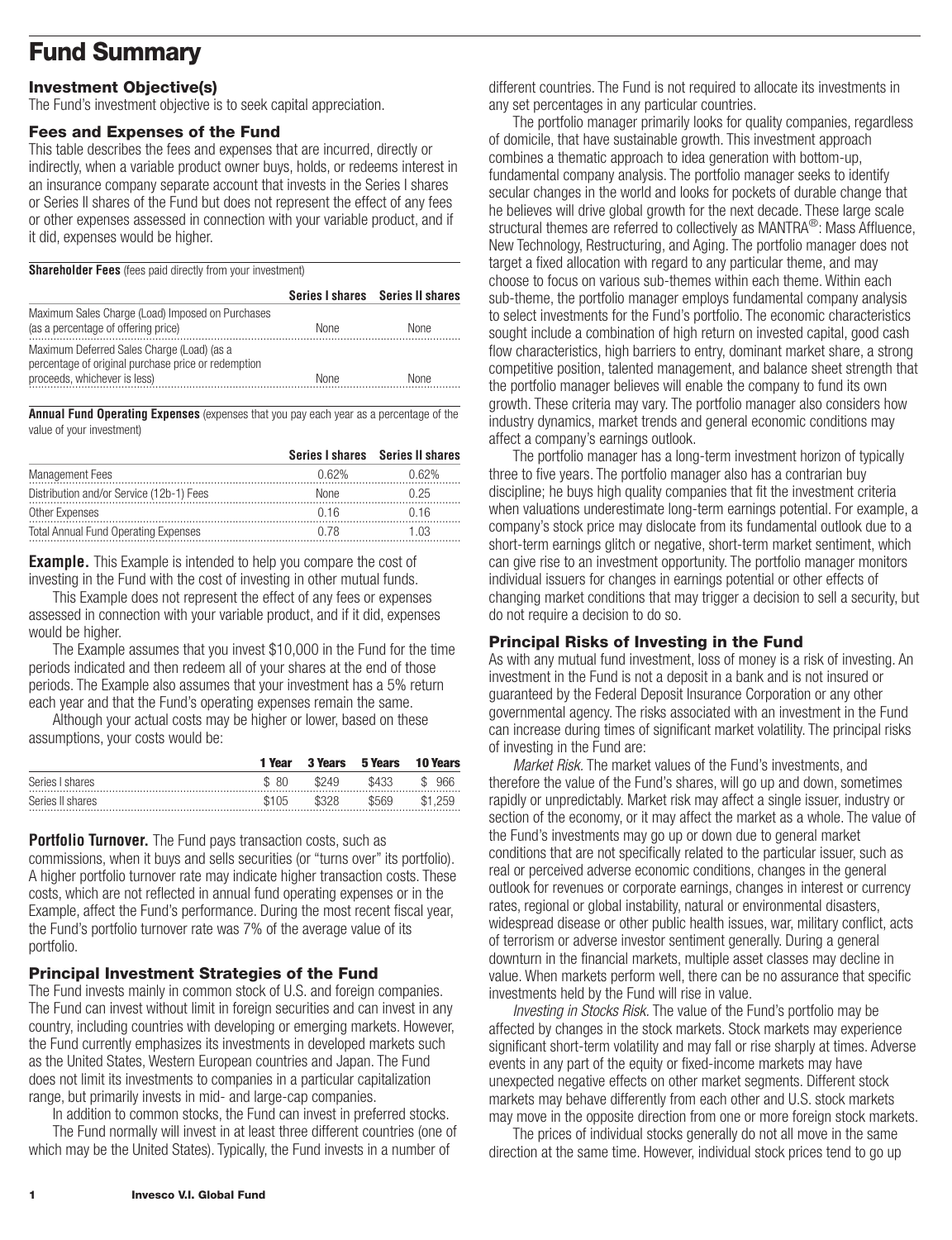and down more dramatically than those of certain other types of investments, such as bonds. A variety of factors can negatively affect the price of a particular company's stock. These factors may include, but are not limited to: poor earnings reports, a loss of customers, litigation against the company, general unfavorable performance of the company's sector or industry, or changes in government regulations affecting the company or its industry. To the extent that securities of a particular type are emphasized (for example foreign stocks, stocks of small- or mid-cap companies, growth or value stocks, or stocks of companies in a particular industry), fund share values may fluctuate more in response to events affecting the market for those types of securities.

*Foreign Securities Risk.* The Fund's foreign investments may be adversely affected by political and social instability, changes in economic or taxation policies, difficulty in enforcing obligations, decreased liquidity or increased volatility. Foreign investments also involve the risk of the possible seizure, nationalization or expropriation of the issuer or foreign deposits (in which the Fund could lose its entire investments in a certain market) and the possible adoption of foreign governmental restrictions such as exchange controls. Foreign companies generally may be subject to less stringent regulations than U.S. companies, including financial reporting requirements and auditing and accounting controls, and may therefore be more susceptible to fraud or corruption. There may be less public information available about foreign companies than U.S. companies, making it difficult to evaluate those foreign companies. Unless the Fund has hedged its foreign currency exposure, foreign securities risk also involves the risk of negative foreign currency rate fluctuations, which may cause the value of securities denominated in such foreign currency (or other instruments through which the Fund has exposure to foreign currencies) to decline in value. Currency exchange rates may fluctuate significantly over short periods of time. Currency hedging strategies, if used, are not always successful.

*Emerging Market Securities Risk.* Emerging markets (also referred to as developing markets) are generally subject to greater market volatility, political, social and economic instability, uncertain trading markets and more governmental limitations on foreign investment than more developed markets. In addition, companies operating in emerging markets may be subject to lower trading volume and greater price fluctuations than companies in more developed markets. Such countries' economies may be more dependent on relatively few industries or investors that may be highly vulnerable to local and global changes. Companies in emerging market countries generally may be subject to less stringent regulatory, disclosure, financial reporting, accounting, auditing and recordkeeping standards than companies in more developed countries. As a result, information, including financial information, about such companies may be less available and reliable, which can impede the Fund's ability to evaluate such companies. Securities law and the enforcement of systems of taxation in many emerging market countries may change quickly and unpredictably, and the ability to bring and enforce actions (including bankruptcy, confiscatory taxation, expropriation, nationalization of a company's assets, restrictions on foreign ownership of local companies, restrictions on withdrawing assets from the country, protectionist measures and practices such as share blocking), or to obtain information needed to pursue or enforce such actions, may be limited. In addition, the ability of foreign entities to participate in privatization programs of certain developing or emerging market countries may be limited by local law. Investments in emerging market securities may be subject to additional transaction costs, delays in settlement procedures, unexpected market closures, and lack of timely information.

*European Investment Risk.* The Economic and Monetary Union of the European Union (the "EU") requires compliance with restrictions on inflation rates, deficits, interest rates, debt levels and fiscal and monetary controls, each of which may significantly affect every country in Europe. Decreasing imports or exports, changes in governmental or EU regulations on trade, changes in the exchange rate of the euro, the default or threat of default by an EU member country on its sovereign debt, and recessions in an EU member country may have a significant adverse effect on the economies of EU member countries. Responses to financial problems by EU countries may not produce the desired results, may limit future growth and economic recovery, or may result in social unrest or have other unintended consequences. Further defaults or restructurings by governments and other entities of their debt could have additional adverse effects on economies, financial markets, and asset valuations around the world. A number of countries in Eastern Europe remain relatively undeveloped and can be particularly sensitive to political and economic developments. Separately, the EU faces issues involving its membership, structure, procedures and policies. The exit of one or more member states from the EU, such as the recent departure of the United Kingdom (known as "Brexit"), would place its currency and banking system in jeopardy. The exit by the United Kingdom or other member states will likely result in increased volatility, illiquidity and potentially lower economic growth in the affected markets, which will adversely affect the Fund's investments.

*Japan Investment Risk.* The Fund may invest a significant portion of its total assets in securities of issuers from Japan. The growth of Japan's economy has recently lagged that of its Asian neighbors and other major developed economies. The Japanese economy is heavily dependent on international trade and has been adversely affected by trade tariffs, other protectionist measures, competition from emerging economies and the economic conditions of its trading partners. The Japanese economy has experienced the effects of the global economic slowdown similar to the United States and Europe, and downturns in the economies of Japan's key trading partners, such as the United States, China and/or countries in Southeast Asia, could also have a negative impact on the Japanese economy as a whole. The Japanese economy also faces several other concerns, including a financial system with large levels of nonperforming loans, over-leveraged corporate balance sheets, extensive cross-ownership by major corporations, a changing corporate governance structure, and large government deficits. These issues may cause a continued slowdown of the Japanese economy.

*Geographic Focus Risk.* The Fund may from time to time have a substantial amount of its assets invested in securities of issuers located in a single country or a limited number of countries. Adverse economic, political or social conditions in those countries may therefore have a significant negative impact on the Fund's investment performance.

*Sector Focus Risk*. The Fund may from time to time have a significant amount of its assets invested in one market sector or group of related industries. In this event, the Fund's performance will depend to a greater extent on the overall condition of the sector or group of industries and there is increased risk that the Fund will lose significant value if conditions adversely affect that sector or group of industries.

*Issuer Focus Risk*. Although the Fund is a diversified fund, it may focus its investments in a relatively small number of issuers. The greater the Fund's exposure to any single investment or issuer, the greater the losses the Fund may experience upon any single economic, market, business, political, regulatory, or other occurrence. As a result, there may be more fluctuation in the price of the Fund's shares.

*Growth Investing Risk.* If a growth company's earnings or stock price fails to increase as anticipated, or if its business plans do not produce the expected results, the value of its securities may decline sharply. Growth companies may be newer or smaller companies that may experience greater stock price fluctuations and risks of loss than larger, more established companies. Newer growth companies tend to retain a large part of their earnings for research, development or investments in capital assets. Therefore, they may not pay any dividends for some time. Growth investing has gone in and out of favor during past market cycles and is likely to continue to do so. During periods when growth investing is out of favor or when markets are unstable, it may be more difficult to sell growth company securities at an acceptable price. Growth stocks may also be more volatile than other securities because of investor speculation.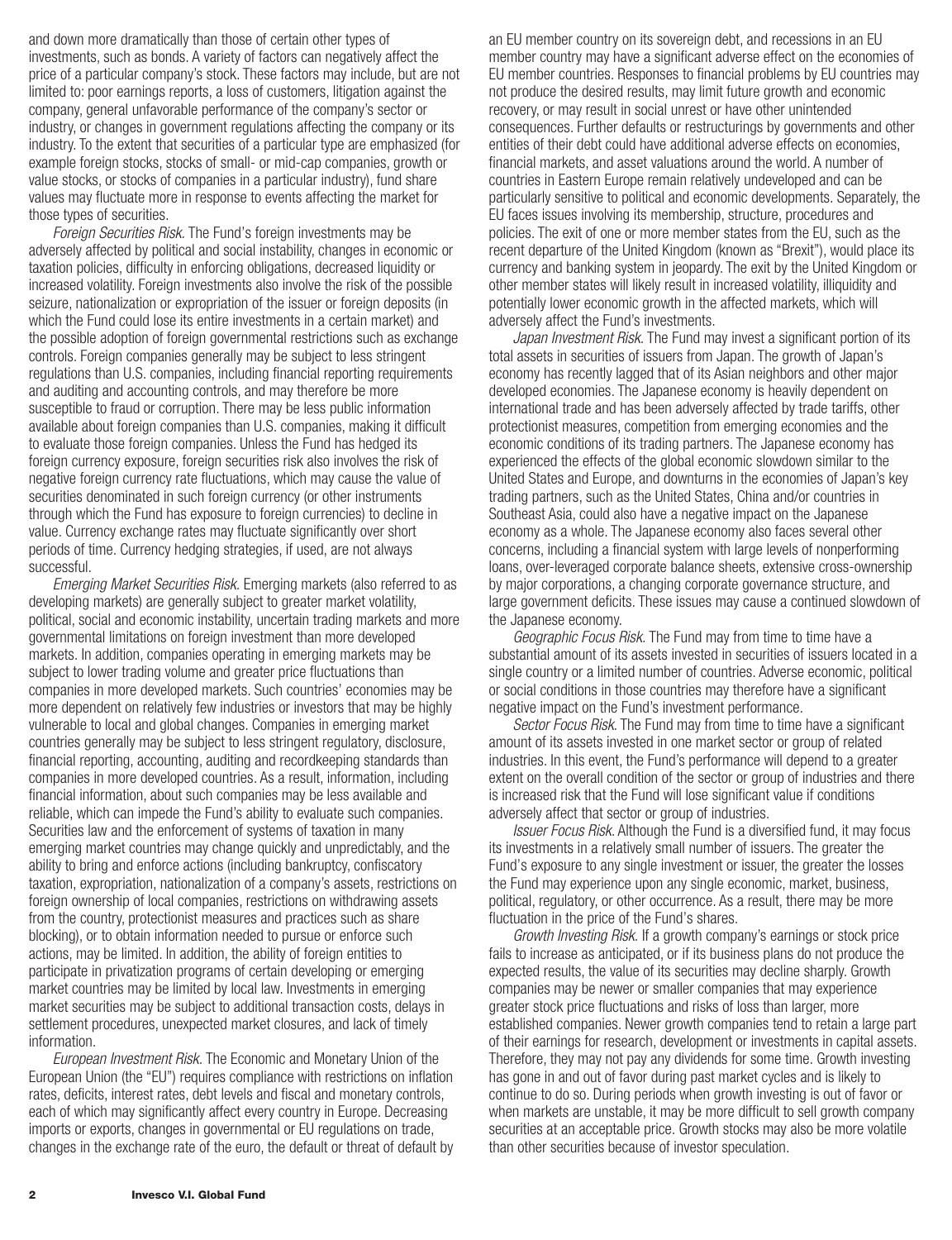*Small- and Mid-Capitalization Companies Risk.* Investing in securities of small- and mid-capitalization companies involves greater risk than customarily is associated with investing in larger, more established companies. Stocks of small- and mid-capitalization companies tend to be more vulnerable to changing market conditions, may have little or no operating history or track record of success, and may have more limited product lines and markets, less experienced management and fewer financial resources than larger companies. These companies' securities may be more volatile and less liquid than those of more established companies. They may be more sensitive to changes in a company's earnings expectations and may experience more abrupt and erratic price movements. Smaller companies' securities often trade in lower volumes and in many instances, are traded over-the-counter or on a regional securities exchange, where the frequency and volume of trading is substantially less than is typical for securities of larger companies traded on national securities exchanges. Therefore, the securities of smaller companies may be subject to wider price fluctuations and it might be harder for the Fund to dispose of its holdings at an acceptable price when it wants to sell them. Since smalland mid-cap companies typically reinvest a high proportion of their earnings in their business, they may not pay dividends for some time, particularly if they are newer companies. It may take a substantial period of time to realize a gain on an investment in a small- or mid-cap company, if any gain is realized at all.

*Preferred Securities Risk.* Preferred securities are subject to issuer-specific and market risks applicable generally to equity securities. Preferred securities also may be subordinated to bonds or other debt instruments, subjecting them to a greater risk of non-payment, may be less liquid than many other securities, such as common stocks, and generally offer no voting rights with respect to the issuer.

*Management Risk.* The Fund is actively managed and depends heavily on the Adviser's judgment about markets, interest rates or the attractiveness, relative values, liquidity, or potential appreciation of particular investments made for the Fund's portfolio. The Fund could experience losses if these judgments prove to be incorrect. Additionally, legislative, regulatory, or tax developments may adversely affect management of the Fund and, therefore, the ability of the Fund to achieve its investment objective.

#### **Performance Information**

The bar chart and performance table provide an indication of the risks of investing in the Fund. The Fund has adopted the performance of the Oppenheimer Global Fund/VA (the predecessor fund) as the result of a reorganization of the predecessor fund into the Fund, which was consummated after the close of business on May 24, 2019 (the "Reorganization"). Prior to the Reorganization, the Fund had not yet commenced operations. The bar chart shows changes in the performance of the Series I shares of the Fund and the Non-Service Shares of the predecessor fund from year to year as of December 31. The performance table compares the predecessor fund's and the Fund's performance to that of a broad-based securities market benchmark. The bar chart and performance table below do not reflect charges assessed in connection with your variable product; if they did, the performance shown would be lower. The Fund's (and the predecessor fund's) past performance is not necessarily an indication of how the Fund will perform in the future.

The returns shown for periods ending on or prior to May 24, 2019 are those of the Non-Service Shares and Service Shares of the predecessor fund, and are not offered by the Fund. The Non-Service Shares of the predecessor fund were reorganized into Series I shares of the Fund and the Service Shares of the predecessor fund were reorganized into the Series II shares of the Fund after the close of business on May 24, 2019. Series I shares' and Series II shares' returns of the Fund will be different from the Non-Service Shares' and the Service Shares' returns of the predecessor fund as they have different expenses.

Fund performance reflects any applicable fee waivers and expense reimbursements. Performance returns would be lower without applicable fee waivers and expense reimbursements.

All performance shown assumes the reinvestment of dividends and capital gains and the effect of the Fund's expenses.

The Series I shares and Series II shares invest in the same portfolio of securities and will have substantially similar performance, except to the extent that the expenses borne by each share class differ. Series II shares have higher expenses (and therefore lower performance) resulting from its Rule 12b-1 plan, which provides for a maximum fee equal to an annual rate of 0.25% (expressed as a percentage of average daily net assets of the Fund).





**Average Annual Total Returns** (for the periods ended December 31, 2021)

|                                                                                                                                                                                | <b>Inception</b><br>Date           | Year  | Years | 10<br>Years    |
|--------------------------------------------------------------------------------------------------------------------------------------------------------------------------------|------------------------------------|-------|-------|----------------|
| Series I                                                                                                                                                                       | 11/12/1990  15.49%  18.18%  14.24% |       |       |                |
| Series II<br>MSCI All Country World Index (Net) (reflects<br>reinvested dividends net of withholding taxes, but<br>reflects no deduction for fees, expenses or other<br>taxes) | 7/13/2000 15.17 17.88              | 18.54 | 14 40 | 13.96<br>11.85 |

#### **Management of the Fund**

Investment Adviser: Invesco Advisers, Inc.

| <b>Portfolio Manager</b> | Title             | <b>Length of Service on the Fund</b> |
|--------------------------|-------------------|--------------------------------------|
| John Delano, CFA         | Portfolio Manager | 2019 (predecessor fund 2017)         |

#### **Purchase and Sale of Fund Shares**

You cannot purchase or sell (redeem) shares of the Fund directly. Please contact the insurance company that issued your variable product for more information on the purchase and sale of Fund shares. For more information, see "Other Information—Purchase and Redemption of Shares" in the prospectus.

#### **Tax Information**

The Fund expects, based on its investment objective and strategies, that its distributions, if any, will consist of ordinary income, capital gains, or some combination of both. Because shares of the Fund must be purchased through variable products, such distributions will be exempt from current taxation if left to accumulate within the variable product. Consult your variable insurance contract prospectus for additional tax information.

#### **Payments to Insurance Companies**

If you purchase the Fund through an insurance company or other financial intermediary, the Fund, the Fund's distributor or its related companies may pay the intermediary for the sale of Fund shares and related services. These payments may create a conflict of interest by influencing the insurance company or other intermediary and your salesperson or financial adviser to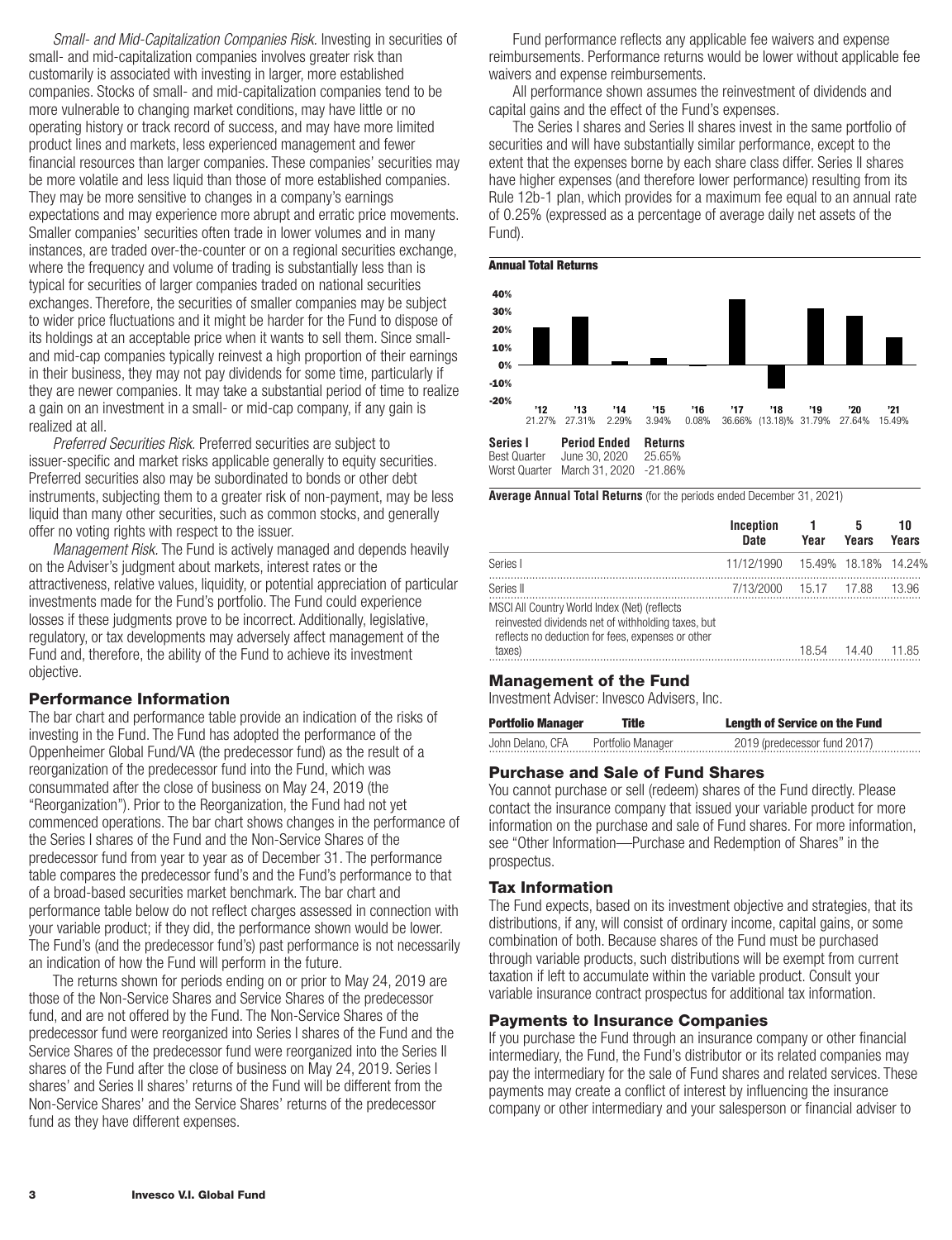<span id="page-5-0"></span>recommend the Fund over another investment. Ask your salesperson or financial adviser or visit your financial intermediary's website for more information.

## **Investment Objective(s), Strategies, Risks and Portfolio Holdings**

## **Objective(s) and Strategies**

The Fund's investment objective is to seek capital appreciation. The Fund's investment objective may be changed by the Board of Trustees (the Board) without shareholder approval.

The Fund invests mainly in common stock of U.S. and foreign companies. The Fund can invest without limit in foreign securities and can invest in any country, including countries with developing or emerging markets. However, the Fund currently emphasizes its investments in developed markets such as the United States, Western European countries and Japan. The Fund does not limit its investments to companies in a particular capitalization range, but primarily invests in mid- and large-cap companies.

The Fund normally will invest in at least three countries (one of which may be the United States). Typically, the Fund invests in a number of different countries. The Fund is not required to allocate its investments in any set percentages in any particular countries.

In addition to common stocks, the Fund can invest in preferred stocks. The Fund may purchase American Depositary Shares (ADS) as part of American Depositary Receipt (ADR) issuances, which are negotiable certificates issued by a U.S. bank representing a specified number of shares in a foreign stock traded on a U.S. exchange. ADS and ADRs are subject to some of the special considerations and risks that apply to foreign securities traded and held abroad.

The portfolio manager primarily looks for quality companies, regardless of domicile, that have sustainable growth. This investment approach combines a thematic approach to idea generation with bottom-up, fundamental company analysis. The portfolio manager seeks to identify secular changes in the world and looks for pockets of durable change that he believes will drive global growth for the next decade. These large scale structural themes are referred to collectively as MANTRA<sup>®</sup>: Mass Affluence, New Technology, Restructuring, and Aging. The portfolio manager does not target a fixed allocation with regard to any particular theme, and may choose to focus on various sub-themes within each theme. Within each sub-theme, the portfolio manager employs fundamental company analysis to select investments for the Fund's portfolio. The economic characteristics sought include a combination of high return on invested capital, good cashflow characteristics, high barriers to entry, dominant market share, a strong competitive position, talented management, and balance sheet strength that the portfolio manager believes will enable the company to fund its own growth. These criteria may vary. The portfolio manager also considers how industry dynamics, market trends and general economic conditions may affect a company's earnings outlook.

The portfolio manager has a long-term investment horizon of typically three to five years. The portfolio manager also has a contrarian buy discipline; he buys high quality companies that fit the investment criteria when valuations underestimate long-term earnings potential. For example, a company's stock price may dislocate from its fundamental outlook due to a short-term earnings glitch or negative, short-term market sentiment, which can give rise to an investment opportunity. The portfolio manager monitors individual issuers for changes in earnings potential or other effects of changing market conditions that may trigger a decision to sell a security, but do not require a decision to do so.

The Fund can invest in derivative instruments. The Fund may use derivatives to seek to increase its investment return or for hedging

purposes. The Fund is not required to use derivatives in seeking its investment objective or for hedging and might not do so.

In anticipation of or in response to market, economic, political, or other conditions, the Fund's portfolio manager may temporarily use a different investment strategy for defensive purposes. If the Fund's portfolio manager does so, different factors could affect the Fund's performance and the Fund may not achieve its investment objective.

The Fund's investments in the types of securities and other investments described in this prospectus vary from time to time, and, at any time, the Fund may not be invested in all of the types of securities and other investments described in this prospectus. The Fund may also invest in securities and other investments not described in this prospectus.

For more information, see "Description of the Funds and Their Investments and Risks" in the Fund's SAI.

#### **Risks**

The principal risks of investing in the Fund are:

*Market Risk.* The market values of the Fund's investments, and therefore the value of the Fund's shares, will go up and down, sometimes rapidly or unpredictably. Market risk may affect a single issuer, industry or section of the economy, or it may affect the market as a whole. The value of the Fund's investments may go up or down due to general market conditions that are not specifically related to the particular issuer, such as real or perceived adverse economic conditions, changes in the general outlook for revenues or corporate earnings, changes in interest or currency rates, regional or global instability, or adverse investor sentiment generally. The value of the Fund's investments may also go up or down due to factors that affect an individual issuer or a particular industry or sector, such as changes in production costs and competitive conditions within an industry. In addition, natural or environmental disasters, widespread disease or other public health issues, war, military conflict, acts of terrorism or other events may have a significant impact on the value of the Fund's investments, as well as the financial markets and global economy generally. Such circumstances may also impact the ability of the Adviser to effectively implement the Fund's investment strategy. During a general downturn in the financial markets, multiple asset classes may decline in value. When markets perform well, there can be no assurance that specific investments held by the Fund will rise in value.

- Market Disruption Risks Related to Russia-Ukraine Conflict. Following Russia's invasion of Ukraine in late February 2022, various countries, including the United States, as well as NATO and the European Union, issued broad-ranging economic sanctions against Russia and Belarus. The resulting responses to the military actions (and potential further sanctions in response to continued military activity), the potential for military escalation and other corresponding events, have had, and could continue to have, severe negative effects on regional and global economic and financial markets, including increased volatility, reduced liquidity and overall uncertainty. The negative impacts may be particularly acute in certain sectors including, but not limited to, energy and financials. Russia may take additional counter measures or retaliatory actions (including cyberattacks), which could exacerbate negative consequences on global financial markets. The duration of ongoing hostilities and corresponding sanctions and related events cannot be predicted. The foregoing may result in a negative impact on Fund performance and the value of an investment in the Fund, even beyond any direct investment exposure the Fund may have to Russian issuers or the adjoining geographic regions.
- COVID-19. The "COVID-19" strain of coronavirus has resulted in instances of market closures and dislocations, extreme volatility, liquidity constraints and increased trading costs. Efforts to contain its spread have resulted in travel restrictions, disruptions of healthcare systems, business operations (including business closures) and supply chains, layoffs, lower consumer demand and employee availability, and defaults and credit downgrades, among other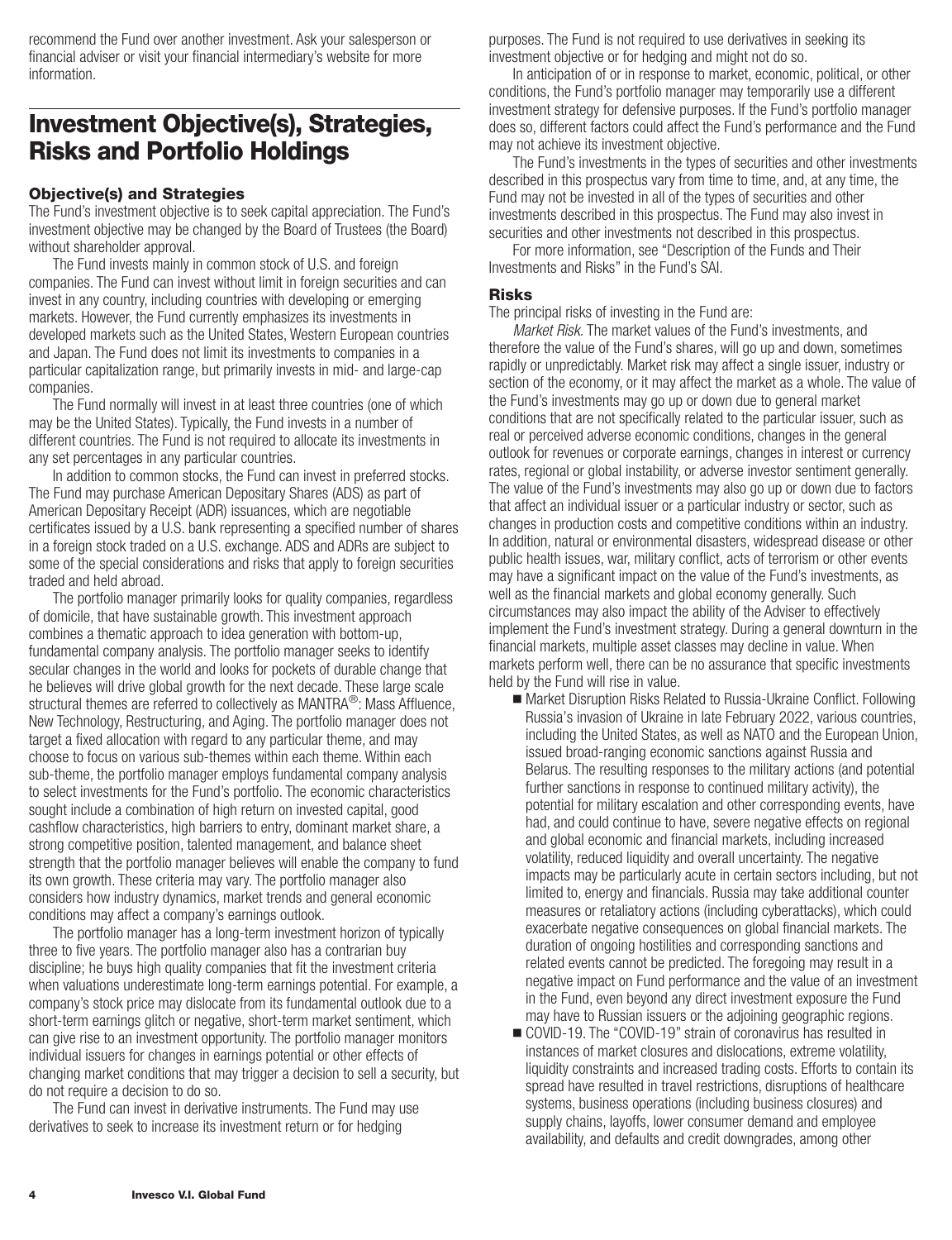significant economic impacts that have disrupted global economic activity across many industries. Such economic impacts may exacerbate other pre-existing political, social and economic risks locally or globally and cause general concern and uncertainty. The full economic impact and ongoing effects of COVID-19 (or other future epidemics or pandemics) at the macro-level and on individual businesses are unpredictable and may result in significant and prolonged effects on the Fund's performance.

*Investing in Stocks Risk*. Common stock represents an ownership interest in a company. It ranks below preferred stock and debt securities in claims for dividends and in claims for assets of the issuer in a liquidation or bankruptcy. Common stocks may be exchange-traded or over-the-counter securities. Over-the-counter securities may be less liquid than exchange-traded securities.

The value of the Fund's portfolio may be affected by changes in the stock markets. Stocks and other equity securities fluctuate in price in response to changes to equity markets in general. Stock markets may experience significant short-term volatility and may fall or rise sharply at times. Adverse events in any part of the equity or fixed-income markets may have unexpected negative effects on other market segments. Different stock markets may behave differently from each other and U.S. stock markets may move in the opposite direction from one or more foreign stock markets.

The prices of individual stocks generally do not all move in the same direction at the same time. However, individual stock prices tend to go up and down more dramatically than those of certain other types of investments, such as bonds. A variety of factors can negatively affect the price of a particular company's stock. These factors may include, but are not limited to: poor earnings reports, a loss of customers, litigation against the company, general unfavorable performance of the company's sector or industry, or changes in government regulations affecting the company or its industry. To the extent that securities of a particular type are emphasized (for example foreign stocks, stocks of small- or mid-cap companies, growth or value stocks, or stocks of companies in a particular industry), their share values may fluctuate more in response to events affecting the market for those types of securities.

*Foreign Securities Risk.* The value of the Fund's foreign investments may be adversely affected by political and social instability in the home countries of the issuers of the investments, by changes in economic or taxation policies in those countries, or by the difficulty in enforcing obligations in those countries. Foreign investments also involve the risk of the possible seizure, nationalization or expropriation of the issuer or foreign deposits (in which the Fund could lose its entire investments in a certain market) and the possible adoption of foreign governmental restrictions such as exchange controls. Foreign companies generally may be subject to less stringent regulations than U.S. companies, including financial reporting requirements and auditing and accounting controls, and may therefore be more susceptible to fraud or corruption. Also, there may be less publicly available information about companies in certain foreign countries than about U.S. companies making it more difficult for the Adviser to evaluate those companies. The laws of certain countries may put limits on the Fund's ability to recover its assets held at a foreign bank if the foreign bank, depository or issuer of a security, or any of their agents, goes bankrupt. Trading in many foreign securities may be less liquid and more volatile than U.S. securities due to the size of the market or other factors. Changes in political and economic factors in one country or region could adversely affect conditions in another country or region. Investments in foreign securities may also expose the Fund to time-zone arbitrage risk. At times, the Fund may emphasize investments in a particular country or region and may be subject to greater risks from adverse events that occur in that country or region. Unless the Fund has hedged its foreign currency exposure, foreign securities risk also involves the risk of negative foreign currency rate fluctuations, which may cause the value of securities denominated in such foreign currency (or other instruments through which the Fund has exposure to foreign currencies) to decline in value. Currency

exchange rates may fluctuate significantly over short periods of time. Currency hedging strategies, if used, are not always successful. For instance, currency forward contracts, if used by the Fund, could reduce performance if there are unanticipated changes in currency exchange rates.

*Emerging Market Securities Risk.* Emerging markets (also referred to as developing markets) are generally subject to greater market volatility, political, social and economic instability, uncertainty regarding the existence of trading markets and more governmental limitations on foreign investment than more developed markets. In addition, companies operating in emerging markets may have greater concentration in a few industries resulting in greater vulnerability to regional and global trade conditions and also may be subject to lower trading volume and greater price fluctuations than companies in more developed markets. Unexpected market closures may also affect investments in emerging markets. Settlement procedures may differ from those of more established securities markets, and settlement delays may result in the inability to invest assets or dispose of portfolio securities in a timely manner. As a result there could be subsequent declines in value of the portfolio security, a decrease in the level of liquidity of the portfolio, or, if there is a contract to sell the security, a possible liability to the purchaser.

Such countries' economies may be more dependent on relatively few industries or investors that may be highly vulnerable to local and global changes. Emerging market countries may also have higher rates of inflation and more rapid and extreme fluctuations in inflation rates and greater sensitivity to interest rate changes. Further, companies in emerging market countries generally may be subject to less stringent regulatory, disclosure, financial reporting, accounting, auditing and recordkeeping standards than companies in more developed countries and, as a result, the nature and quality of such information may vary. Information about such companies may be less available and reliable and, therefore, the ability to conduct adequate due diligence in emerging markets may be limited which can impede the Fund's ability to evaluate such companies. In addition, certain emerging market countries have material limitations on Public Company Accounting Oversight Board ("PCAOB") inspection, investigation and enforcement capabilities, which hinder the ability to engage in independent oversight or inspection of accounting firms located in or operating in certain emerging markets; therefore, there is no guarantee that the quality of financial reporting or the audits conducted by audit firms of emerging market issuers meet PCAOB standards.

Securities law in many emerging market countries is relatively new and unsettled. Therefore, laws regarding foreign investment in emerging market securities, securities regulation, title to securities, and shareholder rights may change quickly and unpredictably. Emerging market countries also may have less developed legal systems allowing for enforcement of private property rights and/or redress for injuries to private property (including bankruptcy, confiscatory taxation, expropriation, nationalization of a company's assets, restrictions on foreign ownership of local companies, restrictions on withdrawing assets from the country, protectionist measures and practices such as share blocking). Certain governments may require approval for the repatriation of investment income, capital or the proceeds of sales of securities by foreign investors. The ability to bring and enforce actions in emerging market countries, or to obtain information needed to pursue or enforce such actions, may be limited and shareholder claims may be difficult or impossible to pursue. In addition, the taxation systems at the federal, regional and local levels in emerging market countries may be less transparent and inconsistently enforced, and subject to sudden change.

Emerging market countries may have a higher degree of corruption and fraud than developed market countries, as well as counterparties and financial institutions with less financial sophistication, creditworthiness and/or resources. The governments in some emerging market countries have been engaged in programs to sell all or part of their interests in government-owned or controlled enterprises. However, in certain emerging market countries, the ability of foreign entities to participate in privatization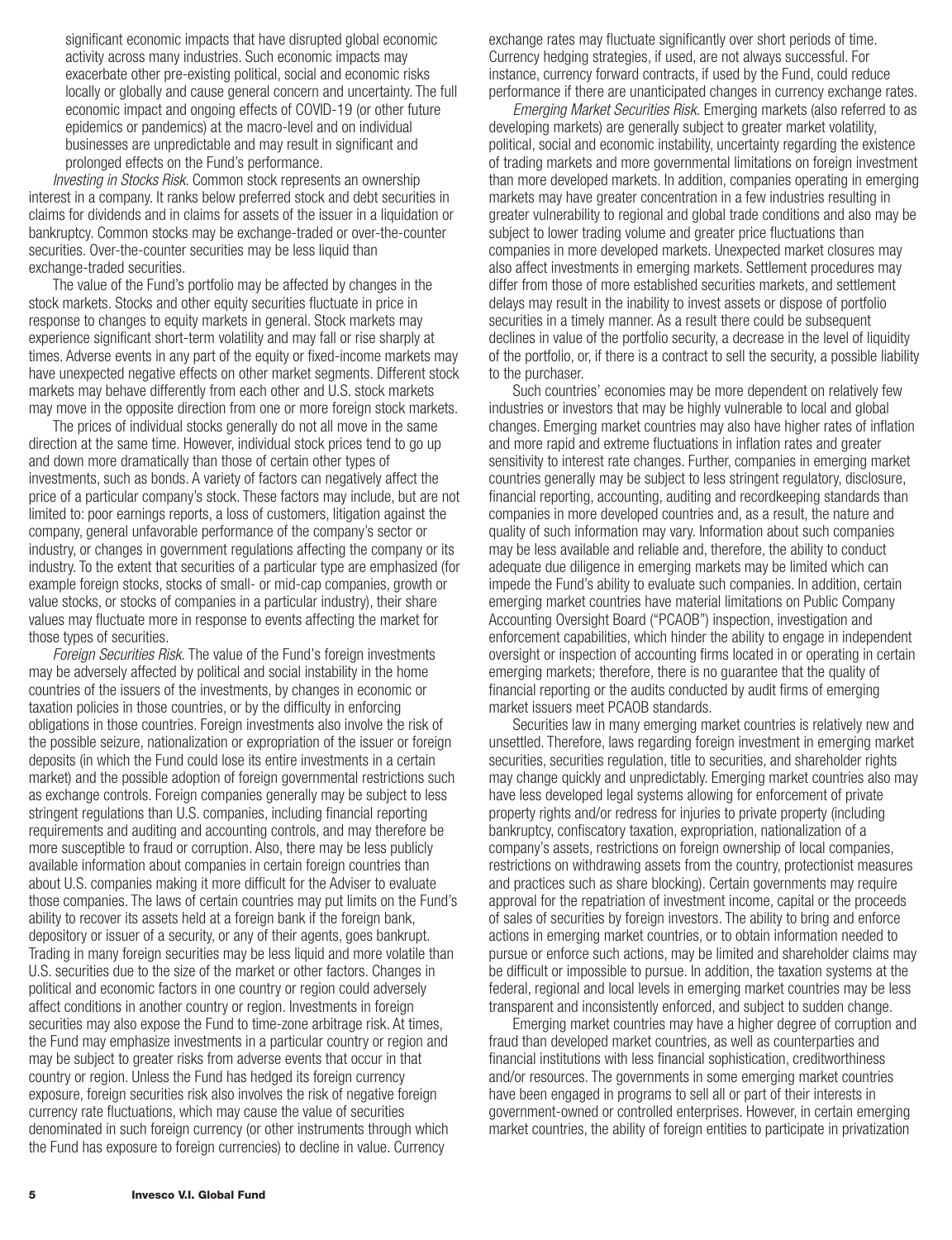programs may be limited by local law. There can be no assurance that privatization programs will be successful.

Other risks of investing in emerging market securities may include additional transaction costs, delays in settlement procedures, unexpected market closures, and lack of timely information.

*European Investment Risk.* Europe includes both developed and emerging markets. Most countries in Western Europe, and a number of countries in Eastern Europe, are members of the European Union (EU) and the European Economic and Monetary Union (EMU). The EMU, which is authorized to direct monetary policies, including policies related to money supply and interest rates for the euro, requires compliance by member states with restrictions on inflation rates, deficits, interest rates, debt levels and other tight fiscal and monetary controls, each of which may significantly affect every country in Europe. Decreasing imports or exports, changes in governmental or EU regulations on trade, changes in the exchange rate of the euro (the common currency of certain EU countries), the default or threat of default by an EU member country on its sovereign debt, and/or an economic recession in an EU member country may have a significant adverse effect on the economies of EU member countries and the EU as a whole. In recent years, the European financial markets have experienced volatility and adverse trends due to concerns about rising government debt levels of several European countries, including Greece, Spain, Ireland, Italy and Portugal. These events have adversely affected the exchange rate of the euro and may continue to significantly affect every country in Europe, including EU member countries that do not use the euro and non-EU member countries. Responses to the financial problems by European governments, central banks, and others, including austerity measures and reforms, may not produce the desired results, may limit future growth and economic recovery, or may result in social unrest or have other unintended consequences. Further defaults or restructurings by governments and other entities of their debt could have additional adverse effects on economies, financial markets, and asset valuations around the world. The markets in Eastern Europe remain relatively undeveloped and can be particularly sensitive to political and economic developments.

The European Union faces issues involving its membership, structure, procedures and policies. On January 31, 2020, the United Kingdom withdrew from the EU. The country's departure (known as "Brexit") sparked depreciation in the value of the British pound, short term declines in the stock markets and heightened risk of continued economic volatility worldwide. Although the long-term effects of Brexit are difficult to gauge and cannot be fully known, they could have wide ranging implications for the United Kingdom's economy, including: possible inflation or recession, continued depreciation of the pound, or disruption to Britain's trading arrangements with the rest of Europe. The United Kingdom is one of Europe's largest economies; its departure from the EU also may negatively impact the EU and Europe as a whole, such as by causing volatility within the union, triggering prolonged economic downturns in certain European countries or sparking additional member states to contemplate departing the EU (thereby perpetuating political instability in the region). An exit by other member states will likely result in increased volatility, illiquidity and potentially lower economic growth in the affected markets, which will adversely affect the Fund's investments.

*Japan Investment Risk.* Japan may be subject to political, economic, nuclear, labor, natural disaster, and regional and global conflict risks, among others. Any of these risks, individually or in the aggregate, can impact an investment made in Japan. The growth of Japan's economy has recently lagged that of its Asian neighbors and other major developed economies. The Japanese economy is heavily dependent on international trade and has been adversely affected by trade tariffs, other protectionist measures, competition from emerging economies and the economic conditions of its trading partners. The Japanese economy has experienced the effects of the global economic slowdown similar to the United States and Europe, and downturns in the economies of Japan's key trading partners, such as the United States, China and/or countries in Southeast Asia, could also have a

negative impact on the Japanese economy as a whole. Japan has a limited supply of natural resources, and is heavily dependent on oil imports, and higher commodity prices could therefore have a negative impact on the Japanese economy.

The Japanese economy faces additional concerns, including a financial system with large levels of nonperforming loans, over-leveraged corporate balance sheets, extensive cross-ownership by major corporations, a changing corporate governance structure, and large government deficits. These issues may cause a continued slowdown of the Japanese economy. The nuclear power plant catastrophe in Japan in March 2011 may have long-term effects on the Japanese economy and its nuclear energy industry.

Moreover, Japan has an aging workforce and has experienced a significant population decline in recent years. Japan's labor market appears to be undergoing fundamental structural changes as a result, which may adversely affect its economic competitiveness in the world marketplace.

*Geographic Focus Risk.* The Fund may from time to time have a substantial amount of its assets invested in securities of issuers located in a single country or a limited number of countries. If the Fund focuses its investments in this manner, adverse economic, political or social conditions in those countries may have a significant negative impact on the Fund's investment performance. This risk is heightened if the Fund focuses its investments in emerging market countries or developed countries prone to periods of instability. The Schedule of Investments included in the Fund's annual and semi-annual reports identifies the countries in which the Fund had invested and the level of investment, as of the date of the reports.

*Sector Focus Risk*. The Fund may from time to time have a significant amount of its assets invested in one market sector or group of related industries. The prices of stocks of issuers in a particular industry or sector may go up and down in response to changes in economic conditions, government regulations, availability of basic resources or supplies, or other events that affect that industry or sector more than others. In this event, the Fund's performance will depend to a greater extent on the overall condition of the sector or group of industries and there is increased risk that the Fund will lose significant value if conditions adversely affect that sector or group of industries.

■ *Technology Sector Risk.* Technology companies are subject to intense competition and their products are at risk of rapid obsolescence, which make the prices of securities issued by these companies particularly volatile. Product obsolescence can result from rapid technological developments, frequent new product introduction, unpredictable changes in growth rates and competition for the services of qualified personnel. Factors that may also significantly affect the market value of securities of issuers in the technology sector include the failure to obtain, or delays in obtaining, financing or regulatory approvals, product incompatibility, changing consumer preferences, increased government scrutiny, high required corporate capital expenditure for research and development or infrastructure and development of new products. Technology companies are also heavily dependent on patent and other intellectual property rights, and the loss or impairment of these rights may adversely affect the company's profitability.

*Issuer Focus Risk*. Although the Fund is a diversified fund, it may focus its investments in a relatively small number of issuers. The greater the Fund's exposure to any single investment or issuer, the greater the losses the Fund may experience upon any single economic, market, business, political, regulatory, or other occurrence. As a result, there may be more fluctuation in the price of the Fund's shares.

*Growth Investing Risk*. Growth companies are companies whose earnings and stock prices are expected to grow at a faster rate than the overall market. If a growth company's earnings or stock price fails to increase as anticipated, or if its business plans do not produce the expected results, the value of its securities may decline sharply. Growth companies can be new or established companies that may be entering a growth cycle in their business and therefore may experience greater stock price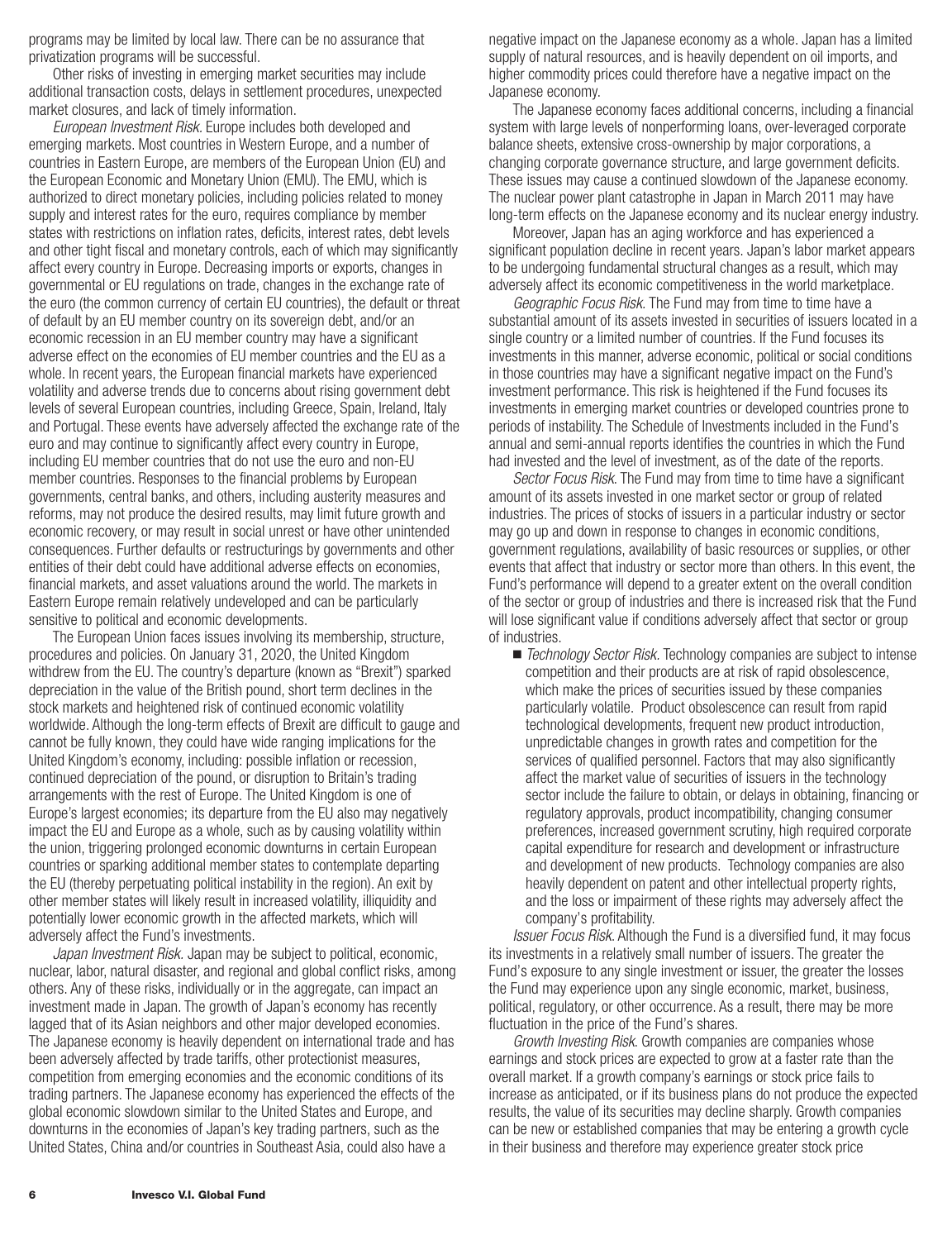fluctuations and risks of loss than larger, more established companies. Their anticipated growth may come from developing new products or services or from expanding into new or growing markets. Growth companies may be applying new technologies, new or improved distribution methods or new business models that could enable them to capture an important or dominant market position. They may have a special area of expertise or the ability to take advantage of changes in demographic or other factors in a more profitable way. Newer growth companies generally tend to invest a large part of their earnings in research, development or capital assets. Although newer growth companies may not pay any dividends for some time, their stocks may be valued because of their potential for price increases. Growth investing has gone in and out of favor during past market cycles and is likely to continue to do so. During periods when growth investing is out of favor or when markets are unstable, it may be more difficult to sell growth company securities at an acceptable price. Growth stocks may also be more volatile than other securities because of investor speculation.

*Small- and Mid-Capitalization Companies Risk*. Investing in securities of small- and mid-capitalization companies involves greater risk than customarily is associated with investing in larger, more established companies. Stocks of small- and mid-capitalization companies tend to be more vulnerable to changing market conditions, may have little or no operating history or track record of success, and may have more limited product lines and markets, less experienced management and fewer financial resources than larger companies. These companies' securities may be more volatile and less liquid than those of more established companies. They may be more sensitive to changes in a company's earnings expectations and may experience more abrupt and erratic price movements. Smaller companies' securities often trade in lower volumes and in many instances, are traded over-the-counter or on a regional securities exchange, where the frequency and volume of trading is substantially less than is typical for securities of larger companies traded on national securities exchanges. Therefore, the securities of smaller companies may be subject to wider price fluctuations and it might be harder for the Fund to dispose of its holdings at an acceptable price when it wants to sell them. In addition, investors might seek to trade Fund shares based on their knowledge or understanding of the value of smaller company securities (this is sometimes referred to as "price arbitrage"), which could interfere with the efficient management of the Fund. Since small and mid-cap companies typically reinvest a high proportion of their earnings in their business, they may not pay dividends for some time, particularly if they are newer companies. It may take a substantial period of time to realize a gain on an investment in a small- or mid-cap company, if any gain is realized at all. The relative sizes of companies may change over time as the securities market changes, and the Fund is not required to sell the securities of companies whose market capitalizations have grown or decreased due to market fluctuations.

*Depositary Receipts Risk.* Depositary receipts involve many of the same risks as those associated with direct investment in foreign securities. In addition, the underlying issuers of certain depositary receipts, particularly unsponsored or unregistered depositary receipts, are under no obligation to distribute shareholder communications to the holders of such receipts or to pass through to them any voting rights with respect to the deposited securities. The Fund may therefore receive less timely information or have less control than if it invested directly in the foreign issuer.

*Preferred Securities Risk.* Preferred securities are subject to issuer-specific and market risks applicable generally to equity securities. Preferred stock has a set dividend rate and ranks ahead of common stocks and behind debt securities in claims for dividends and for assets of the issuer in a liquidation or bankruptcy. Preferred securities also may be subordinated to bonds or other debt instruments in an issuer's capital structure, subjecting them to a greater risk of non-payment than these more senior securities. For this reason, the value of preferred securities will usually react more strongly than bonds and other debt securities to actual or perceived changes in the company's financial condition or prospects.

Preferred securities may be less liquid than many other securities, such as common stocks, and generally offer no voting rights with respect to the issuer.

*Derivatives Risk.* A derivative is an instrument whose value depends largely on (and is derived from) the value of an underlying security, currency, commodity, interest rate, index or other asset (each referred to as an underlying asset). In addition to risks relating to the underlying assets, the use of derivatives may include other, possibly greater, risks, which are described below.

- *Counterparty Risk.* Certain derivatives do not trade on an established exchange (referred to as over-the-counter (OTC) derivatives) and are simply financial contracts between the Fund and a counterparty. When the Fund is owed money on an OTC derivative, the Fund is dependent on the counterparty to pay or, in some cases, deliver the underlying asset, unless the Fund can otherwise sell its derivative contract to a third party prior to its expiration. Many counterparties are financial institutions such as banks and broker-dealers and their creditworthiness (and ability to pay or perform) may be negatively impacted by factors affecting financial institutions generally. In addition, in the event that a counterparty becomes bankrupt or insolvent, the Fund's ability to recover the collateral that the Fund has on deposit with the counterparty could be delayed or impaired. For derivatives traded on a centralized exchange, the Fund generally is dependent upon the solvency of the relevant exchange clearing house (which acts as a guarantor for each contractual obligation under such derivatives) for payment on derivative instruments for which the Fund is owed money.
- *Leverage Risk.* Many derivatives do not require a payment up front equal to the economic exposure created by holding a position in the derivative, which creates a form of leverage. As a result, an adverse change in the value of the underlying asset could result in the Fund sustaining a loss that is substantially greater than the amount invested in the derivative or the anticipated value of the underlying asset. In addition, some derivatives have the potential for unlimited loss, regardless of the size of the Fund's initial investment. Leverage may therefore make the Fund's returns more volatile and increase the risk of loss. The Fund segregates or earmarks liquid assets with a value at least equal to the amount that the Fund owes the derivative counterparty each day, if any, or otherwise holds instruments that offset the Fund's daily obligation under the derivatives instrument. This process is sometimes referred to as "cover." The amount of liquid assets needed as cover will fluctuate over time as the value of the derivative instrument rises and falls. If the value of the Fund's derivative positions or the value of the assets used as cover unexpectedly decreases, the Fund may be forced to segregate additional liquid assets as cover or sell assets at a disadvantageous time or price to meet its derivative obligations or to meet redemption requests, which could affect management of the Fund and the Fund's returns. As the Fund transitions into compliance with Rule 18f-4 under the Investment Company Act of 1940 (the "1940 Act"), with which compliance is required by August 19, 2022, the Fund's approach to asset segregation and coverage requirements may be impacted. On or after August 19, 2022, the Fund will no longer engage in "coverage" techniques with respect to derivatives transactions and will instead comply with the applicable requirements of Rule 18f-4. In certain market conditions, losses on derivative instruments can grow larger while the value of the Fund's other assets fall, resulting in the Fund's derivative positions becoming a larger percentage of the Fund's investments.
- *Liquidity Risk.* There is a smaller pool of buyers and sellers for certain derivatives, particularly OTC derivatives, than more traditional investments such as stocks. These buyers and sellers are often financial institutions that may be unable or unwilling to buy or sell derivatives during times of financial or market stress. Derivative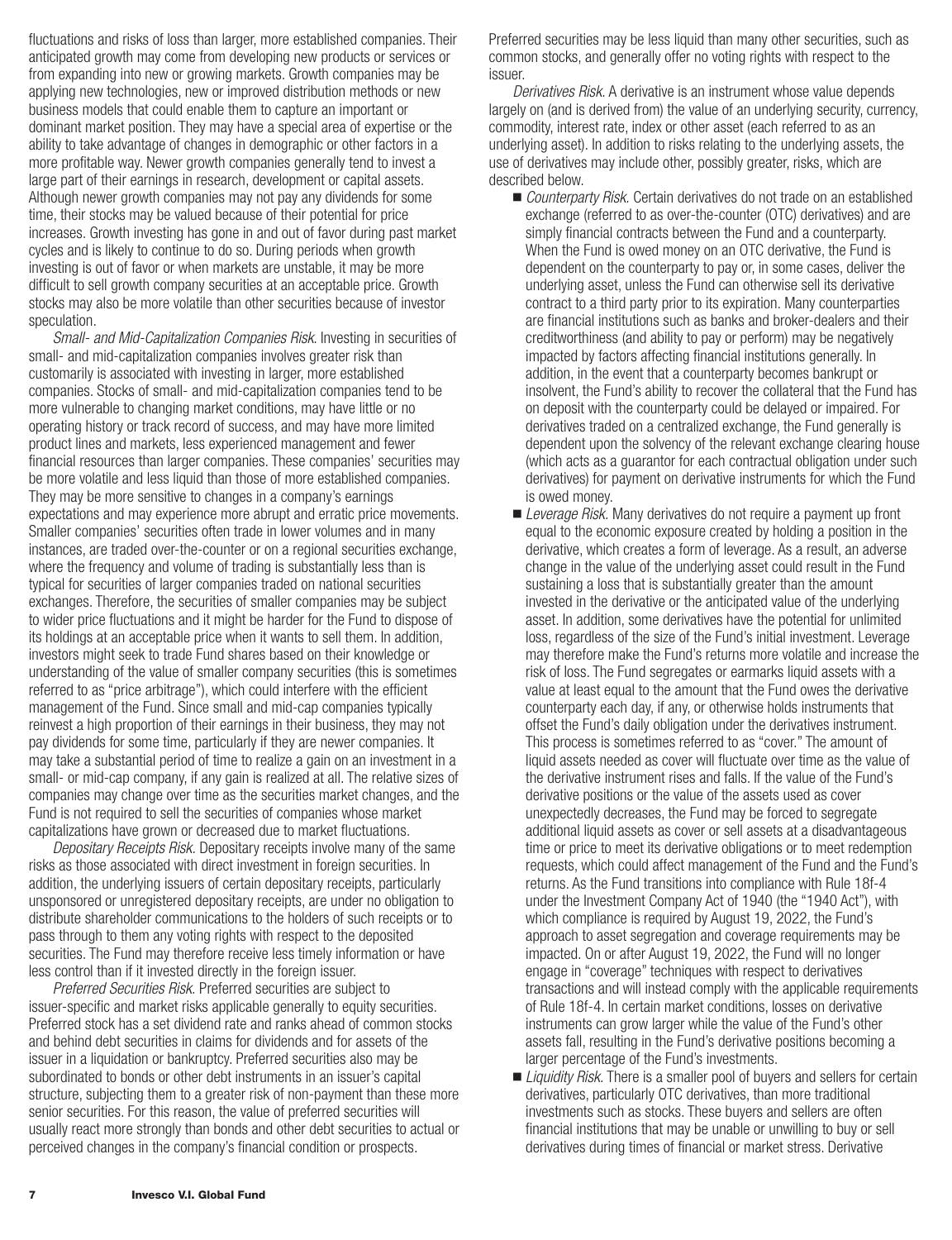<span id="page-9-0"></span>instruments may therefore be less liquid than more traditional investments and the Fund may be unable to sell or exit its derivative positions at a desirable time or price. This risk may be more acute under adverse market conditions, during which the Fund may be most in need of liquidating its derivative positions. To the extent that the Fund is unable to exit a derivative position because of market illiquidity, the Fund may not be able to prevent further losses of value in its derivatives holdings and the liquidity of the Fund and its ability to meet redemption requests may be impaired to the extent that a substantial portion of the Fund's otherwise liquid assets must be used as margin or cover. For information on the impact of Rule 18f-4 on coverage requirements, see the discussion in "Leverage Risk" above. Another consequence of illiquidity is that the Fund may be required to hold a derivative instrument to maturity and take or make delivery of the underlying asset that the Adviser would otherwise avoid.

■ *Other Risks.* Compared to other types of investments, derivatives may be harder to value and may also be less tax efficient, as described under the "Taxes" section of the prospectus. In addition, changes in government regulation of derivative instruments could affect the character, timing and amount of the Fund's taxable income or gains, and may limit or prevent the Fund from using certain types of derivative instruments as a part of its investment strategy, which could make the investment strategy more costly to implement or require the Fund to change its investment strategy. Derivatives strategies may not always be successful. For example, to the extent that the Fund uses derivatives for hedging or to gain or limit exposure to a particular market or market segment, there may be imperfect correlation between the value of the derivative instrument and the value of the instrument being hedged or the relevant market or market segment, in which case the Fund may not realize the intended benefits. There is also the risk that during adverse market conditions, an instrument which would usually operate as a hedge provides no hedging benefits at all. The Fund's use of derivatives may be limited by the requirements for taxation of the Fund as a regulated investment company.

*Management Risk.* The Fund is actively managed and depends heavily on the Adviser's judgment about markets, interest rates or the attractiveness, relative values, liquidity, or potential appreciation of particular investments made for the Fund's portfolio. The Fund could experience losses if these judgments prove to be incorrect. There can be no guarantee that the Adviser's investment techniques or investment decisions will produce the desired results. Additionally, legislative, regulatory, or tax developments may affect the investments or investment strategies available to the Adviser in connection with managing the Fund, which may also adversely affect the ability of the Fund to achieve its investment objective.

### **Portfolio Holdings**

A description of Fund policies and procedures with respect to the disclosure of Fund portfolio holdings is available in the SAI, which is available at www.invesco.com/us.

# **Fund Management**

### **The Adviser(s)**

Invesco serves as the Fund's investment adviser. The Adviser manages the investment operations of the Fund as well as other investment portfolios that encompass a broad range of investment objectives, and has agreed to perform or arrange for the performance of the Fund's day-to-day management. The Adviser is located at 1555 Peachtree Street, N.E., Atlanta, Georgia 30309. The Adviser, as successor in interest to multiple investment advisers, has been an investment adviser since 1976.

*Sub-Advisers*. Invesco has entered into one or more Sub-Advisory Agreements with certain affiliates to serve as sub-advisers to the Fund (the Sub-Advisers). Invesco may appoint the Sub-Advisers from time to time to

provide discretionary investment management services, investment advice, and/or order execution services to the Fund. The Sub-Advisers and the Sub-Advisory Agreements are described in the SAI.

*Potential New Sub-Advisers (Exemptive Order Structure)*. The SEC has also granted exemptive relief that permits the Adviser, subject to certain conditions, to enter into new sub-advisory agreements with affiliated or unaffiliated sub-advisers on behalf of the Fund without shareholder approval. The exemptive relief also permits material amendments to existing sub-advisory agreements with affiliated or unaffiliated sub-advisers (including the Sub-Advisory Agreements with the Sub-Advisers) without shareholder approval. Under this structure, the Adviser has ultimate responsibility, subject to oversight of the Board, for overseeing such sub-advisers and recommending to the Board their hiring, termination, or replacement. The structure does not permit investment advisory fees paid by the Fund to be increased without shareholder approval, or change the Adviser's obligations under the investment advisory agreement, including the Adviser's responsibility to monitor and oversee sub-advisory services furnished to the Fund.

## **Exclusion of Adviser from Commodity Pool Operator Definition**

With respect to the Fund, the Adviser has claimed an exclusion from the definition of "commodity pool operator" (CPO) under the Commodity Exchange Act (CEA) and the rules of the Commodity Futures Trading Commission (CFTC) and, therefore, is not subject to CFTC registration or regulation as a CPO. In addition, the Adviser is relying upon a related exclusion from the definition of "commodity trading advisor" (CTA) under the CEA and the rules of the CFTC with respect to the Fund.

The terms of the CPO exclusion require the Fund, among other things, to adhere to certain limits on its investments in "commodity interests." Commodity interests include commodity futures, commodity options and swaps, which in turn include non-deliverable forwards. The Fund is permitted to invest in these instruments as further described in the Fund's SAI. However, the Fund is not intended as a vehicle for trading in the commodity futures, commodity options or swaps markets. The CFTC has neither reviewed nor approved the Adviser's reliance on these exclusions, or the Fund, its investment strategies or this prospectus.

## **Adviser Compensation**

During the fiscal year ended December 31, 2021, the Adviser received compensation of 0.60% of the Fund's average daily net assets, after fee waiver and/or expense reimbursement, if any.

A discussion regarding the basis for the Board's approval of the investment advisory agreement and investment sub-advisory agreements of the Fund is available in the Fund's most recent annual or semi-annual report to shareholders.

## **Portfolio Manager**

The following individual is primarily responsible for the day-to-day management of the Fund's portfolio:

■ John Delano, CFA, Portfolio Manager, who has been responsible for the Fund since 2019 and has been associated with Invesco and/or its affiliates since 2019. Prior to the commencement of the Fund's operations, Mr. Delano managed the predecessor fund since 2017 and was associated with OppenheimerFunds, a global asset management firm, since 2007.

More information on the portfolio manager may be found at www.invesco.com/us. The website is not part of this prospectus.

The Fund's SAI provides additional information about the portfolio manager's investments in the Fund, a description of the compensation structure and information regarding other accounts managed.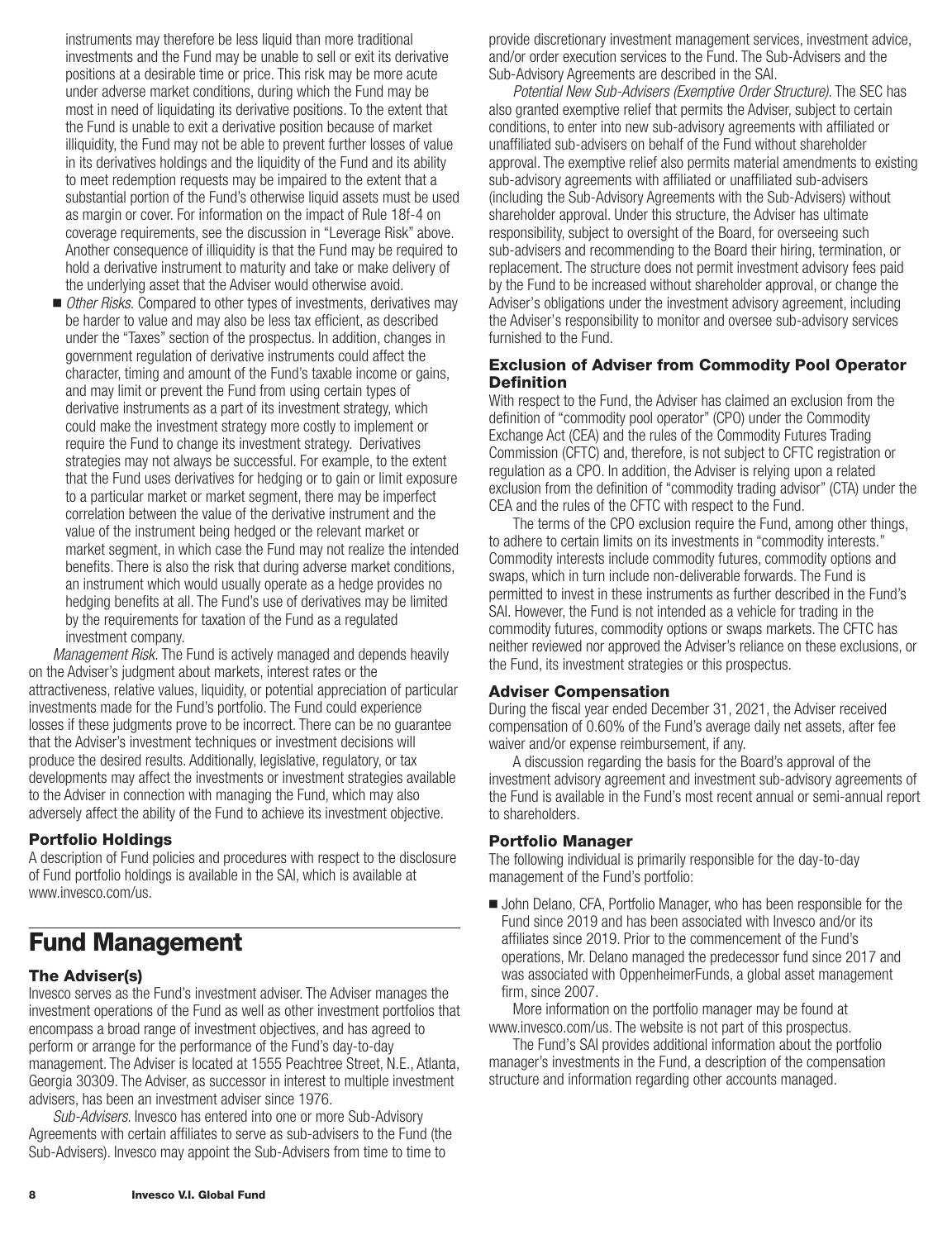# <span id="page-10-0"></span>**Other Information**

## **Purchase and Redemption of Shares**

The Fund ordinarily effects orders to purchase and redeem shares at the Fund's next computed net asset value (NAV) after it receives an order. Insurance companies participating in the Fund serve as the Fund's designee for receiving orders of separate accounts that invest in the Fund. The Fund may postpone the right of redemption only under unusual circumstances, as allowed by the SEC, such as when the New York Stock Exchange (NYSE) restricts or suspends trading.

Although the Fund generally intends to pay redemption proceeds solely in cash, the Fund reserves the right to determine, in its sole discretion, whether to satisfy redemption requests by making payment in securities or other property (known as a redemption in kind). Redemptions in kind may result in transaction costs and/or market fluctuations associated with liquidating or holding the securities, respectively.

Shares of the Fund are offered in connection with mixed and shared funding, i.e., to separate accounts of affiliated and unaffiliated insurance companies funding variable products. The Fund currently offers shares only to insurance company separate accounts and funds of funds. In the future, the Fund may offer them to pension and retirement plans that qualify for special federal income tax treatment. Due to differences in tax treatment and other considerations, the interests of Fund shareholders, including variable product owners and plan participants investing in the Fund (whether directly or indirectly through fund of funds), may conflict.

Mixed and shared funding may present certain conflicts of interest. For example, violation of the federal tax laws by one insurance company separate account investing directly or indirectly in a fund could cause variable products funded through another insurance company separate account to lose their tax-deferred status, unless remedial actions were taken. The Board will monitor for the existence of any material conflicts and determine what action, if any, should be taken. The Fund's NAV could decrease if it had to sell investment securities to pay redemption proceeds to a separate account (or plan) withdrawing because of a conflict.

## **Redemptions by Large Shareholders**

At times, the Fund may experience adverse effects when certain large shareholders redeem large amounts of shares of the Fund. Large redemptions may cause the Fund to sell portfolio securities at times when it would not otherwise do so. In addition, these transactions may also accelerate the realization of taxable income to shareholders (if applicable) if such sales of investments resulted in gains and may also increase transaction costs and/or increase in the Fund's expense ratio. When experiencing a redemption by a large shareholder, the Fund may delay payment of the redemption request up to seven days to provide the investment manager with time to determine if the Fund can redeem the request-in-kind or to consider other alternatives to lessen the harm to remaining shareholders. Under certain circumstances, however, the Fund may be unable to delay a redemption request, which could result in the automatic processing of a large redemption that is detrimental to the Fund and its remaining shareholders.

## **Excessive Short-Term Trading Activity Disclosure**

The Fund's investment programs are designed to serve long-term investors and are not designed to accommodate excessive short-term trading activity in violation of the Fund's policies and procedures described below. Excessive short-term trading activity in the Fund's shares (i.e., purchases of Fund shares followed shortly thereafter by redemptions of such shares, or vice versa) may hurt the long-term performance of the Fund by requiring it to maintain an excessive amount of cash or to liquidate portfolio holdings at a disadvantageous time, thus interfering with the efficient management of the Fund by causing it to incur increased brokerage and administrative costs. Where excessive short-term trading activity seeks to take advantage of arbitrage opportunities from stale prices for portfolio securities, the value of Fund shares held by long-term investors may be diluted. The Board has

adopted policies and procedures designed to discourage excessive short-term trading of Fund shares. The Fund may alter its policies and procedures at any time without giving prior notice to Fund shareholders if Invesco believes the change would be in the best interests of long-term investors.

Pursuant to the Fund's policies and procedures, Invesco and certain of its corporate affiliates (Invesco and such affiliates, collectively, the Invesco Affiliates) currently use the following tools designed to discourage excessive short-term trading in the Fund:

(1) trade activity monitoring; and

(2) the use of fair value pricing consistent with procedures approved by the Board.

Each of these tools is described in more detail below.

In addition, restrictions designed to discourage or curtail excessive short-term trading activity may be imposed by the insurance companies and/or their separate accounts that invest in the Fund on behalf of variable product owners. Variable product owners should refer to the applicable contract and related prospectus for more details.

## **Trade Activity Monitoring**

To detect excessive short-term trading activities, the Invesco Affiliates will monitor, on a daily basis, selected aggregate purchase or redemption trade orders placed by insurance companies and/or their separate accounts. The Invesco Affiliates will seek to work with insurance companies to discourage variable product owners from engaging in abusive trading practices. However, the ability of the Invesco Affiliates to monitor trades that are placed by variable product owners is severely if not completely limited due to the fact that the insurance companies trade with the Fund through omnibus accounts, and maintain the exclusive relationship with, and are responsible for maintaining the account records of, their variable product owners. There may also be legal and technological limitations on the ability of insurance companies to impose restrictions on the trading practices of their variable product owners. As a result, there can be no guarantee that the Invesco Affiliates will be able to detect or deter market timing by variable product owners.

If, as a result of this monitoring, the Invesco Affiliates believe that a variable product owner has engaged in excessive short-term trading (regardless of whether or not the insurance company's own trading restrictions are exceeded), the Invesco Affiliates will seek to act in a manner that they believe is consistent with the best interests of long-term investors, which may include taking steps such as (1) asking the insurance company to take action to stop such activities, or (2) refusing to process future purchases related to such activities in the insurance company's account with the Fund. The Invesco Affiliates will use reasonable efforts to apply the Fund's policies uniformly given the potential limitations described above.

## **Fair Value Pricing**

Securities owned by the Fund are to be valued at current market value if market quotations are readily available. All other securities and assets of the Fund for which market quotations are not readily available are to be valued at fair value determined in good faith using procedures approved by the Board. An effect of fair value pricing may be to reduce the ability of frequent traders to take advantage of arbitrage opportunities resulting from potentially "stale" prices of portfolio holdings. However, it cannot eliminate the possibility of frequent trading.

See "Pricing of Shares—Determination of Net Asset Value (NAV)" for more information.

## **Risks**

There is the risk that the Fund's policies and procedures will prove ineffective in whole or in part to detect or prevent excessive short-term trading. Although these policies and procedures, including the tools described above, are designed to discourage excessive short-term trading, they do not eliminate the possibility that excessive short-term trading activity in the Fund will occur. Moreover, each of these tools involves judgments that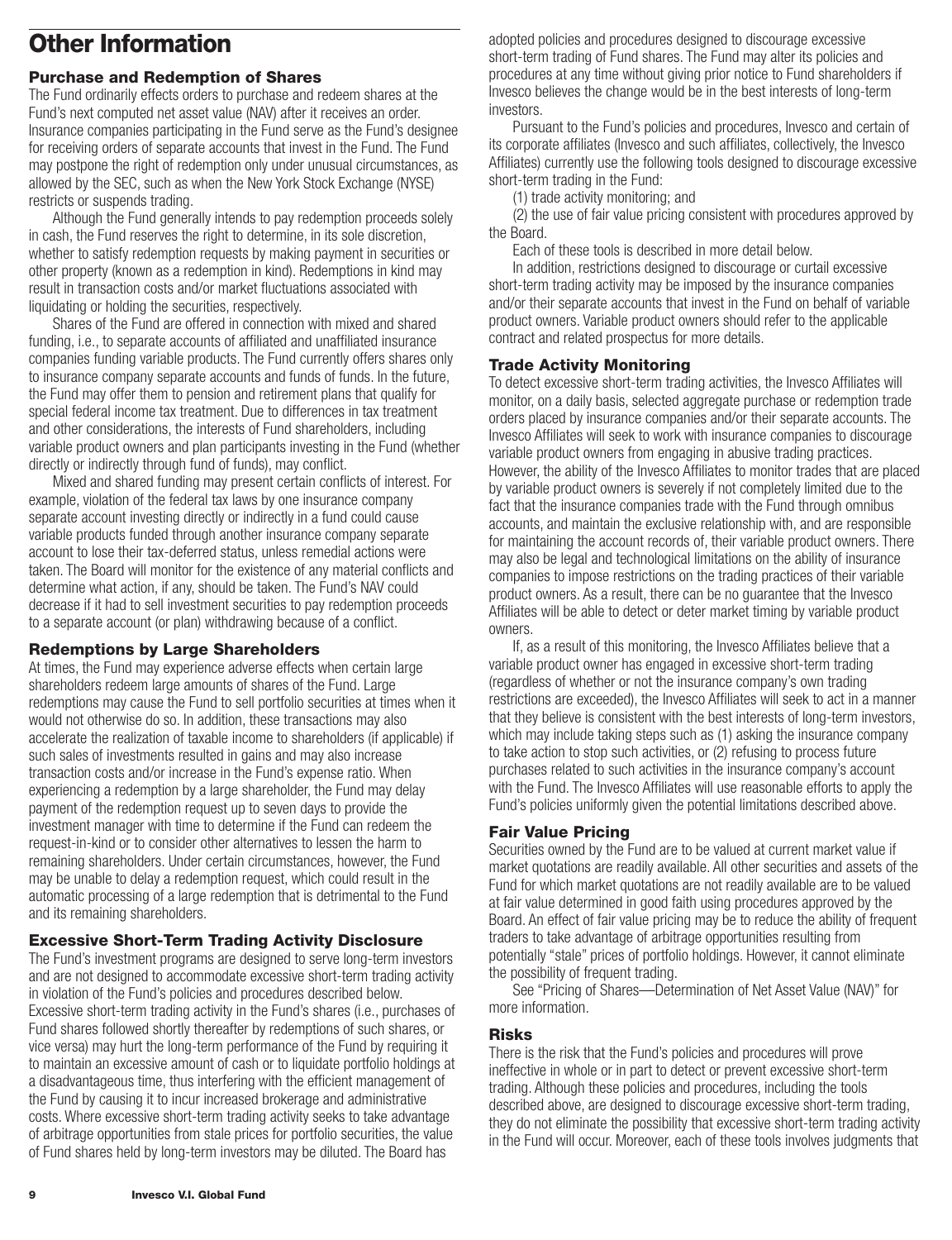<span id="page-11-0"></span>are inherently subjective. The Invesco Affiliates seek to make these judgments to the best of their abilities in a manner that they believe is consistent with the best interests of long-term investors. However, there can be no assurance that the Invesco Affiliates will be able to gain access to any or all of the information necessary to detect or prevent excessive short-term trading by a variable product owner. While the Invesco Affiliates and the Fund may seek to take actions with the assistance of the insurance companies that invest in the Fund, there is the risk that neither the Invesco Affiliates nor the Fund will be successful in their efforts to minimize or eliminate such activity.

## **Pricing of Shares**

### **Determination of Net Asset Value (NAV)**

The price of the Fund's shares is the Fund's NAV per share. The Fund values portfolio securities for which market quotations are readily available at market value. Securities and other assets quoted in foreign currencies are valued in U.S. dollars based on the prevailing exchange rates on that day. The Fund values securities and assets for which market quotations are unavailable at their "fair value," which is described below.

Even when market quotations are available, they may be stale or they may be unreliable because the security is not traded frequently, trading on the security ceased before the close of the trading market or issuer specific events occurred after the security ceased trading or because of the passage of time between the close of the market on which the security trades and the close of the NYSE and when the Fund calculates its NAV. Issuer specific events may cause the last market quotation to be unreliable. Such events may include a merger or insolvency, events that affect a geographical area or an industry segment, such as political events or natural disasters, or market events, such as a significant movement in the U.S. market. Where the Adviser determines that the closing price of the security is stale or unreliable, the Adviser will value the security at its fair value.

Fair value is that amount that the owner might reasonably expect to receive for the security upon its current sale. A fair value price is an estimated price that requires consideration of all appropriate factors, including indications of fair value available from pricing services. Fair value pricing involves judgment and a fund that uses fair value methodologies may value securities higher or lower than another fund using market quotations or its own fair value methodologies to price the same securities. Investors who purchase or redeem Fund shares on days when the Fund is holding fair-valued securities may receive a greater or lesser number of shares, or higher or lower redemption proceeds, than they would have received if the Fund had not fair-valued the security or had used a different methodology.

The Board has delegated the daily determination of fair value prices to the Adviser's valuation committee, which acts in accordance with Board approved policies. Fair value pricing methods and pricing services can change from time to time as approved by the Board.

The intended effect of applying fair value pricing is to compute a NAV that accurately reflects the value of the Fund's portfolio at the time that the NAV is calculated. An additional intended effect is to discourage those seeking to take advantage of arbitrage opportunities resulting from "stale" prices and to mitigate the dilutive impact of any such arbitrage. However, the application of fair value pricing cannot eliminate the possibility that arbitrage opportunities will exist.

Specific types of securities are valued as follows:

*Senior Secured Floating Rate Loans and Senior Secured Floating Rate Debt Securities.* Senior secured floating rate loans and senior secured floating rate debt securities are fair valued using evaluated quotes provided by an independent pricing service. Evaluated quotes provided by the pricing service may reflect appropriate factors such as market quotes, ratings, tranche type, industry, company performance, spread, individual trading characteristics, institution-size trading in similar groups of securities and other market data.

*Domestic Exchange Traded Equity Securities.* Market quotations are generally available and reliable for domestic exchange traded equity securities. If market quotations are not available or are unreliable, the Adviser will value the security at fair value in good faith using procedures approved by the Board.

*Foreign Securities.* If market quotations are available and reliable for foreign exchange traded equity securities, the securities will be valued at the market quotations. Because trading hours for certain foreign securities end before the close of the NYSE, closing market quotations may become unreliable. If between the time trading ends on a particular security and the close of the customary trading session on the NYSE events occur that are significant and may make the closing price unreliable, the Fund may fair value the security. If an issuer specific event has occurred that the Adviser determines, in its judgment, is likely to have affected the closing price of a foreign security, it will price the security at fair value. The Adviser also relies on a screening process from a pricing vendor to indicate the degree of certainty, based on historical data, that the closing price in the principal market where a foreign security trades is not the current market value as of the close of the NYSE. For foreign securities where the Adviser believes, at the approved degree of certainty, that the price is not reflective of current market value, the Adviser will use the indication of fair value from the pricing service to determine the fair value of the security. The pricing vendor, pricing methodology or degree of certainty may change from time to time. Fund securities primarily traded on foreign markets may trade on days that are not business days of the Fund. Because the NAV of Fund shares is determined only on business days of the Fund, the value of foreign securities included in the Fund's portfolio may change on days when the separate account to which you have allocated variable product values will not be able to purchase or redeem shares of the Fund.

*Fixed Income Securities.* Fixed income securities, such as government, corporate, asset-backed and municipal bonds and convertible securities, including high yield or junk bonds, and loans, normally are valued on the basis of prices provided by independent pricing services. Prices provided by the pricing services may be determined without exclusive reliance on quoted prices, and may reflect appropriate factors such as institution-size trading in similar groups of securities, developments related to special securities, dividend rate, maturity and other market data. Pricing services generally value fixed income securities assuming orderly transactions of institutional round lot size, but a Fund may hold or transact in the same securities in smaller, odd lot sizes. Odd lots often trade at lower prices than institutional round lots. Prices received from pricing services are fair value prices. In addition, if the price provided by the pricing service and independent quoted prices are unreliable, the Adviser's valuation committee will fair value the security using procedures approved by the Board.

*Short-term Securities.* The Fund's short-term investments are valued at amortized cost when the security has 60 days or less to maturity.

*Futures and Options.* Futures contracts are valued at the final settlement price set by the exchange on which they are principally traded. Options are valued on the basis of market quotations, if available.

*Swap Agreements.* Swap agreements are fair valued using an evaluated quote provided by an independent pricing service. Evaluated quotes provided by the pricing service are based on a model that may include end of day net present values, spreads, ratings, industry and company performance.

*Open-end Funds.* If the Fund invests in other open-end funds, other than open-end funds that are exchange traded, the investing Fund will calculate its NAV using the NAV of the underlying fund in which it invests. The Fund discloses portfolio holdings at different times to insurance companies issuing variable products that invest in the Fund, and in annual and semi-annual shareholder reports. Refer to such reports to determine the types of securities in which the Fund has invested. You may also refer to the SAI to determine what types of securities in which the Fund may invest. You may obtain copies of these reports or of the SAI from the insurance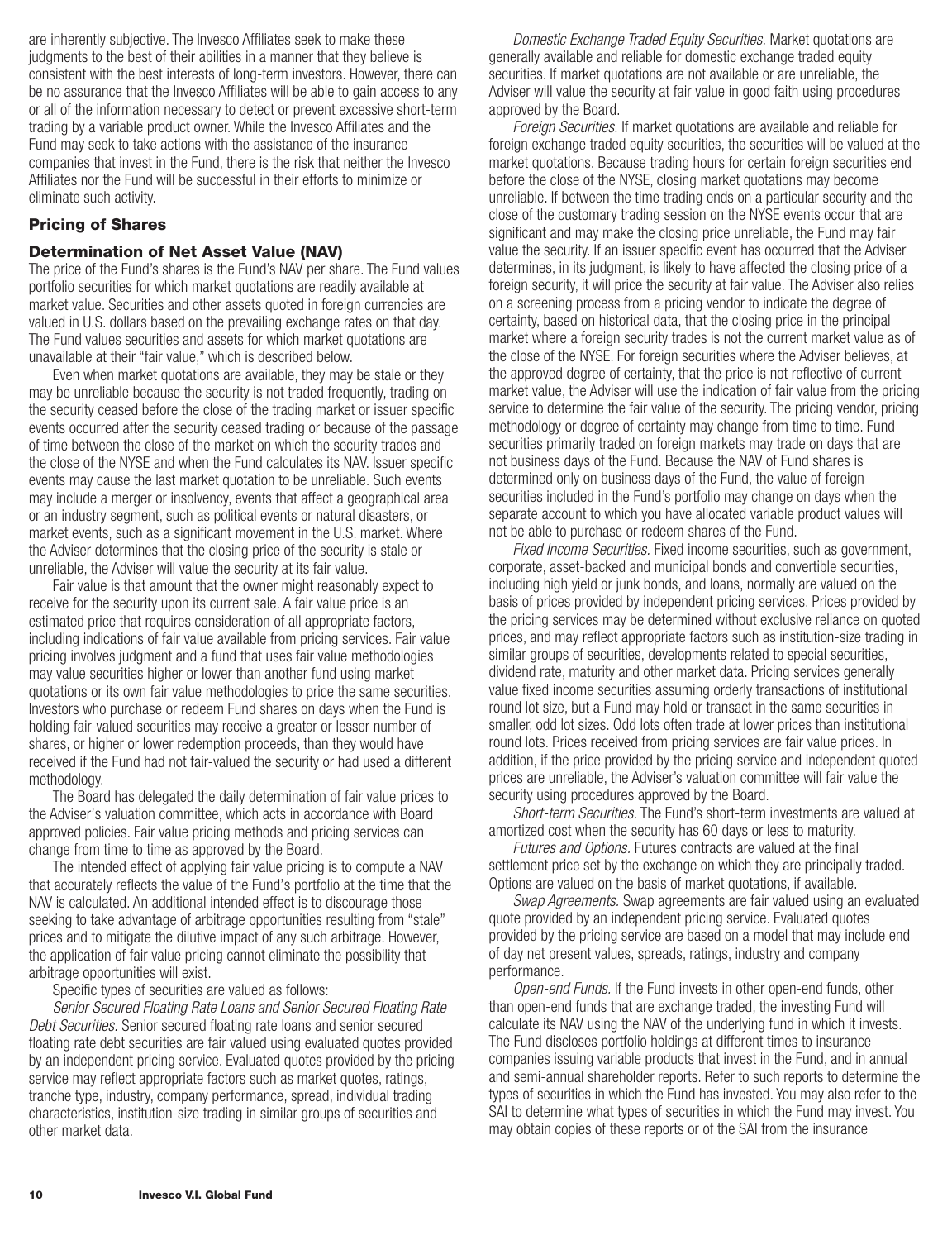<span id="page-12-0"></span>company that issued your variable product, or from the Adviser as described on the back cover of this prospectus.

The Fund generally determines the net asset value of its shares on each day the NYSE is open for trading (a business day) as of approximately 4:00 p.m. Eastern Time (the customary close of regular trading) or earlier in the case of a scheduled early close. In the event of an unscheduled early close of the NYSE, the Fund generally still will determine the net asset value of its shares as of 4:00 p.m. Eastern Time on that business day. Portfolio securities traded on the NYSE would be valued at their closing prices unless the investment adviser determines that a "fair value" adjustment is appropriate due to subsequent events occurring after an early close consistent with procedures approved by the Board.

#### **Taxes**

The Fund intends to qualify each year as a regulated investment company and, as such, is not subject to entity-level tax on the income and gain it distributes to shareholders. Insurance company separate accounts may invest in the Fund and, in turn, may offer variable products to investors through insurance contracts. Because the insurance company separate accounts generally are the shareholders in the Fund, all of the tax characteristics of the Fund's investments flow into the separate accounts and not to each variable product owner. The tax consequences from each variable product owner's investment in a variable product contract will depend upon the provisions of these contracts, and variable product owners should consult their contract prospectus for more information on these tax consequences.

### **Dividends and Distributions**

The Fund expects, based on its investment objective and strategies, that its distributions, if any, will consist of ordinary income, capital gains, or some combination of both.

#### **Dividends**

The Fund generally declares and pays dividends from net investment income, if any, annually.

### **Capital Gains Distributions**

The Fund generally distributes long-term and short-term capital gains (net of any available capital loss carryovers), if any, at least annually. Capital gains distributions may vary considerably from year to year as a result of the Fund's normal investment activities and cash flows.

## **Share Classes**

The Fund has two classes of shares, Series I shares and Series II shares. Each class is identical except that Series II shares have a distribution or "Rule 12b-1 Plan" that is described below.

### **Distribution Plan**

The Fund has adopted a distribution or "Rule 12b-1 Plan" for its Series II shares. The plan allows the Fund to pay distribution fees to life insurance companies and others to promote the sale and distribution of Series II shares. The plan provides for a maximum fee equal to an annual rate of 0.25% (expressed as a percentage of average daily net assets of the Fund). Because the Fund pays these fees out of its assets on an ongoing basis, over time these fees will increase the cost of your investment and may cost you more than paying other types of charges.

### **Payments to Insurance Companies**

The insurance company that issued your variable product, or one of its affiliates, may receive all the Rule 12b-1 distribution fees discussed above. In addition to those payments, Invesco Distributors, Inc., the distributor of the Fund and an Invesco Affiliate, and other Invesco Affiliates may make cash payments to the insurance company that issued your variable product or the insurance company's affiliates in connection with promotion of the Fund and certain other marketing support services. Invesco Affiliates make these payments from their own resources. Invesco Affiliates make these payments as incentives to certain insurance companies or their affiliates to

promote the sale and retention of shares of the Fund. The benefits Invesco Affiliates receive when they make these payments may include, among other things, adding the Fund to the list of underlying investment options in the insurance company's variable products, and access (in some cases on a preferential basis over other competitors) to individual members of an insurance company's sales force or to an insurance company's management. These payments are sometimes referred to as "shelf space" payments because the payments compensate the insurance company for including the Fund in its variable products (on its "sales shelf"). Invesco Affiliates may also make payments to insurance company affiliates for support, training and ongoing education for sales personnel about the Fund, financial planning needs of Fund shareholders or contract owners that allocate contract value directly or indirectly to the Fund, marketing and advertising of the Fund, and access to periodic conferences held by insurance company affiliates relating directly or indirectly to the Fund. Invesco Affiliates compensate insurance companies or their affiliates differently depending typically on the level and/or type of services provided by the insurance companies or their affiliates. The payments Invesco Affiliates make may be calculated on sales of shares of the Fund (Sales-Based Payments), in which case the total amount of such payments shall not exceed 0.25% of the offering price of all shares sold through variable products during the particular period. Such payments also may be calculated on the average daily net assets of the Fund attributable to that particular insurance company or its affiliates (Asset-Based Payments), in which case the total amount of such cash payments shall not exceed 0.25% per annum of those assets during a defined period. Sales-Based Payments primarily create incentives to make sales of shares of the Fund and Asset-Based Payments primarily create incentives to retain assets of the Fund in insurance company separate accounts or funds of funds.

Invesco Affiliates are motivated to make the payments described above in order to promote the sale of Fund shares and the retention of those investments by clients of insurance companies. To the extent insurance companies sell more shares of the Fund or retain shares of the Fund in their variable product owners' accounts, Invesco Affiliates may directly or indirectly benefit from the incremental management and other fees paid to Invesco Affiliates by the Fund with respect to those assets.

In addition to the payments listed above, Invesco may also make payments to insurance companies for certain administrative services provided to the Fund. These services may include, but are not limited to, maintenance of master accounts with the Fund; tracking, recording and transmitting net purchase and redemption orders for Fund shares; distributing redemption proceeds and transmitting net purchase payments; reconciling purchase and redemption activity and dividend and distribution payments between a master account and the Fund; maintaining and preserving records related to the purchase, redemption and other account activity of variable product owners; distributing copies of Fund documents, such as prospectuses, proxy materials and periodic reports, to variable product owners; assisting with proxy solicitations on behalf of the Fund, including soliciting and compiling voting instructions from variable contract owners; and responding to inquiries from variable contract owners about the Fund. The Fund has agreed to reimburse Invesco for its payments made to Insurance Companies to provide these services, up to an annual limit of 0.15% of the average daily net assets invested in the Fund by each insurance company. Any amounts paid by Invesco to an insurance company in excess of 0.15% of the average daily net assets invested in the Fund are paid by Invesco out of its own financial resources, and not out of the Fund's assets. Insurance companies may earn profits on these payments for these services, since the amount of the payments may exceed the cost of providing the service.

You can find further details in the SAI about these payments and the services provided by insurance companies or their affiliates. In certain cases these payments could be significant to the insurance company or its affiliates. Your insurance company may charge you additional fees or commissions on your variable product other than those disclosed in this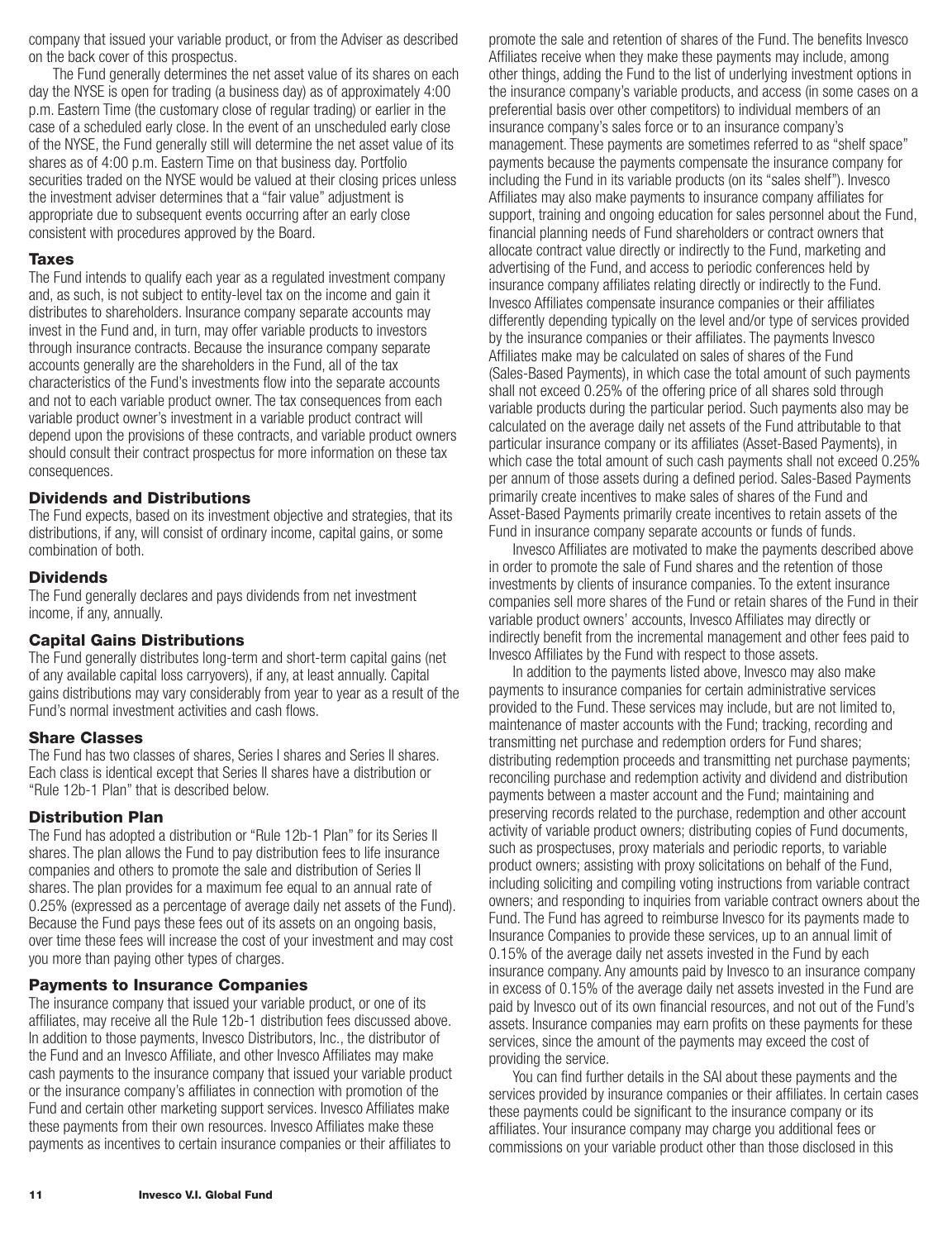prospectus. You can ask your insurance company about any payments it or its affiliates receive from Invesco Affiliates, or the Fund, as well as about fees and/or commissions it charges. The prospectus for your variable product may also contain additional information about these payments.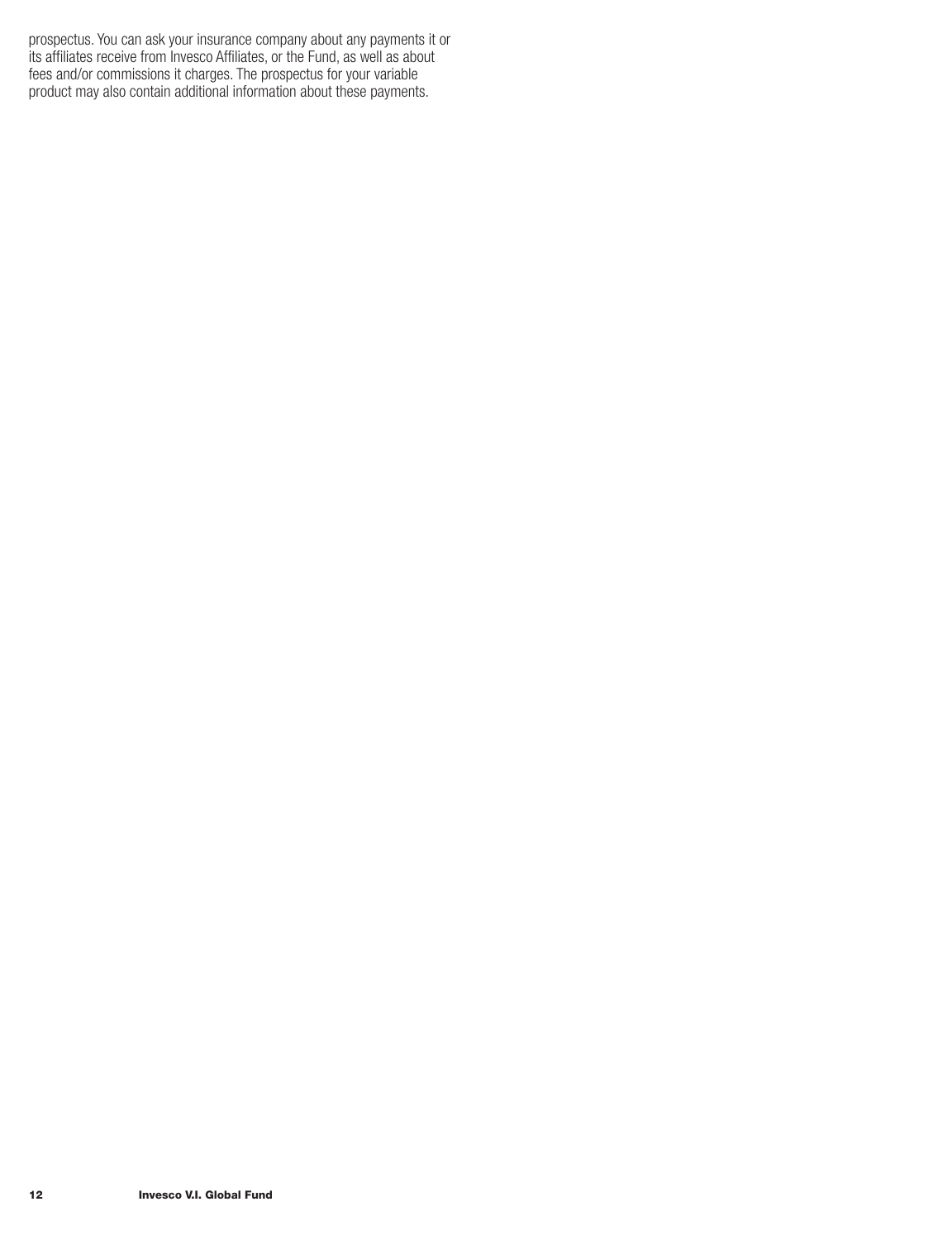# <span id="page-14-0"></span>**Financial Highlights**

The financial highlights information presented for the Fund includes the financial history of the predecessor fund, which was reorganized into the Fund after the close of business on May 24, 2019. The financial highlights show the Fund's and predecessor fund's financial history for the past five fiscal years or, if shorter, the applicable period of operations since the inception of the Fund or predecessor fund or class of Fund or predecessor fund shares. The financial highlights table is intended to help you understand the Fund's and the predecessor fund's financial performance. Certain information reflects financial results for a single Fund share.

The total returns in the table represent the rate that an investor would have earned (or lost) on an investment in the Fund or predecessor fund (assuming reinvestment of all dividends and distributions). The information for the fiscal years ended after May 24, 2019 has been audited by PricewaterhouseCoopers LLP, an independent registered public accounting firm, whose report, along with the Fund's financial statements, is included in the Fund's annual report, which is available upon request. The information for fiscal years ended prior to May 24, 2019 has been audited by the predecessor fund's auditor.

| Net asset<br>value,<br>beginning<br>of period | Net<br>investment<br>income<br>(loss) <sup>(a)</sup> | <b>Net gains</b><br>(losses)<br>on securities<br>(both | <b>Total from</b><br>realized and investment investment<br>unrealized) operations | from net<br>income       | <b>Dividends Distributions</b><br>from net<br>realized<br>gains | Total<br>distributions of period return (b) | Net asset<br>value, end | Total   | Net assets,<br>end of period<br>(000's omitted) | <b>Ratio of</b><br>expenses<br>to average<br>net assets<br>with fee waivers<br>and/or<br>expenses<br>absorbed | <b>Ratio of</b><br>expenses<br>to average net Ratio of net<br>assets without investment<br>fee waivers<br>and/or<br>expenses<br>absorbed <sup>(c)</sup> | income<br>(loss)<br>to average<br>net assets turnover (d) | Portfolio |
|-----------------------------------------------|------------------------------------------------------|--------------------------------------------------------|-----------------------------------------------------------------------------------|--------------------------|-----------------------------------------------------------------|---------------------------------------------|-------------------------|---------|-------------------------------------------------|---------------------------------------------------------------------------------------------------------------|---------------------------------------------------------------------------------------------------------------------------------------------------------|-----------------------------------------------------------|-----------|
| Series I                                      |                                                      |                                                        |                                                                                   |                          |                                                                 |                                             |                         |         |                                                 |                                                                                                               |                                                                                                                                                         |                                                           |           |
| Year ended 12/31/21<br>\$52.12                |                                                      | \$8.23<br>\$(0.13)                                     | \$8.10                                                                            | $\overline{\phantom{0}}$ | \$(3.00)                                                        | \$(3.00)                                    | \$57.22                 | 15.49%  | \$1,484,706                                     | 0.77%                                                                                                         | 0.78%                                                                                                                                                   | (0.23)%                                                   | 7%        |
| 42.55<br>Year ended 12/31/20                  |                                                      | (0.01)<br>11.51                                        | 11.50                                                                             | (0.31)                   | (1.62)                                                          | (1.93)                                      | 52.12                   | 27.64   | 1,438,773                                       | 0.77                                                                                                          | 0.81                                                                                                                                                    | (0.01)                                                    | 13        |
| 38.00<br>Year ended 12/31/19                  |                                                      | 0.29<br>11.03                                          | 11.32                                                                             | (0.40)                   | (6.37)                                                          | (6.77)                                      | 42.55                   | 31.79   | 1.334.573                                       | 0.77                                                                                                          | 0.80                                                                                                                                                    | 0.70                                                      | 23        |
| Year ended 12/31/18<br>47.42                  |                                                      | 0.37<br>(5.99)                                         | (5.62)                                                                            | (0.47)                   | (3.33)                                                          | (3.80)                                      | 38.00                   | 13.18   | 1,160,317                                       | 0.78                                                                                                          | 0.78                                                                                                                                                    | 0.81                                                      | 16        |
| 35.02<br>Year ended 12/31/17                  |                                                      | 0.29<br>12.50                                          | 12.79                                                                             | (0.39)                   |                                                                 | (0.39)                                      | 47.42                   | 36.66   | .479.034                                        | 0.76                                                                                                          | 0.76                                                                                                                                                    | 0.69                                                      |           |
| <b>Series II</b>                              |                                                      |                                                        |                                                                                   |                          |                                                                 |                                             |                         |         |                                                 |                                                                                                               |                                                                                                                                                         |                                                           |           |
| Year ended 12/31/21<br>51.36                  |                                                      | (0.27)<br>8.09                                         | 7.82                                                                              | –                        | (3.00)                                                          | (3.00)                                      | 56.18                   | 15.17   | 1,257,943                                       | 1.02                                                                                                          | 1.03                                                                                                                                                    | (0.48)                                                    |           |
| 41.95<br>Year ended 12/31/20                  |                                                      | (0.11)<br>11.34                                        | 11.23                                                                             | (0.20)                   | (1.62)                                                          | (1.82)                                      | 51.36                   | 27.34   | 1,322,794                                       | 1.02                                                                                                          | 1.06                                                                                                                                                    | (0.26)                                                    | 13        |
| 37.53<br>Year ended 12/31/19                  |                                                      | 0.18<br>10.89                                          | 11.07                                                                             | (0.28)                   | (6.37)                                                          | (6.65)                                      | 41.95                   | 31.45   | 1,187,107                                       | 1.02                                                                                                          | 1.04                                                                                                                                                    | 0.45                                                      | 23        |
| 46.88<br>Year ended 12/31/18                  |                                                      | 0.26<br>(5.92)                                         | (5.66)                                                                            | (0.36)                   | (3.33)                                                          | (3.69)                                      | 37.53                   | (13.39) | 911.848                                         | 1.03                                                                                                          | 1.03                                                                                                                                                    | 0.56                                                      | 16        |
| 34.64<br>Year ended 12/31/17                  |                                                      | 0.18<br>12.36                                          | 12.54                                                                             | (0.30)                   |                                                                 | (0.30                                       | 46.88                   | 36.32   | .309.590                                        | 1.01                                                                                                          | 1.01                                                                                                                                                    | 0.43                                                      |           |

(a) Calculated using average shares outstanding.

(b) Includes adjustments in accordance with accounting principles generally accepted in the United States of America and as such, the net asset value for financial reporting purposes and the returns based upon those net asset values may differ from the net asset value and returns for shareholder transactions. Total returns are not annualized for periods less than one year, if applicable, and do not reflect charges assessed in connection with a variable product, which if included would reduce total returns.

(c) Does not include indirect expenses from affiliated fund fees and expenses of 0.00% for the years ended December 31, 2019, 2018 and 2017, respectively.

(d) Portfolio turnover is calculated at the fund level and is not annualized for periods less than one year, if applicable.